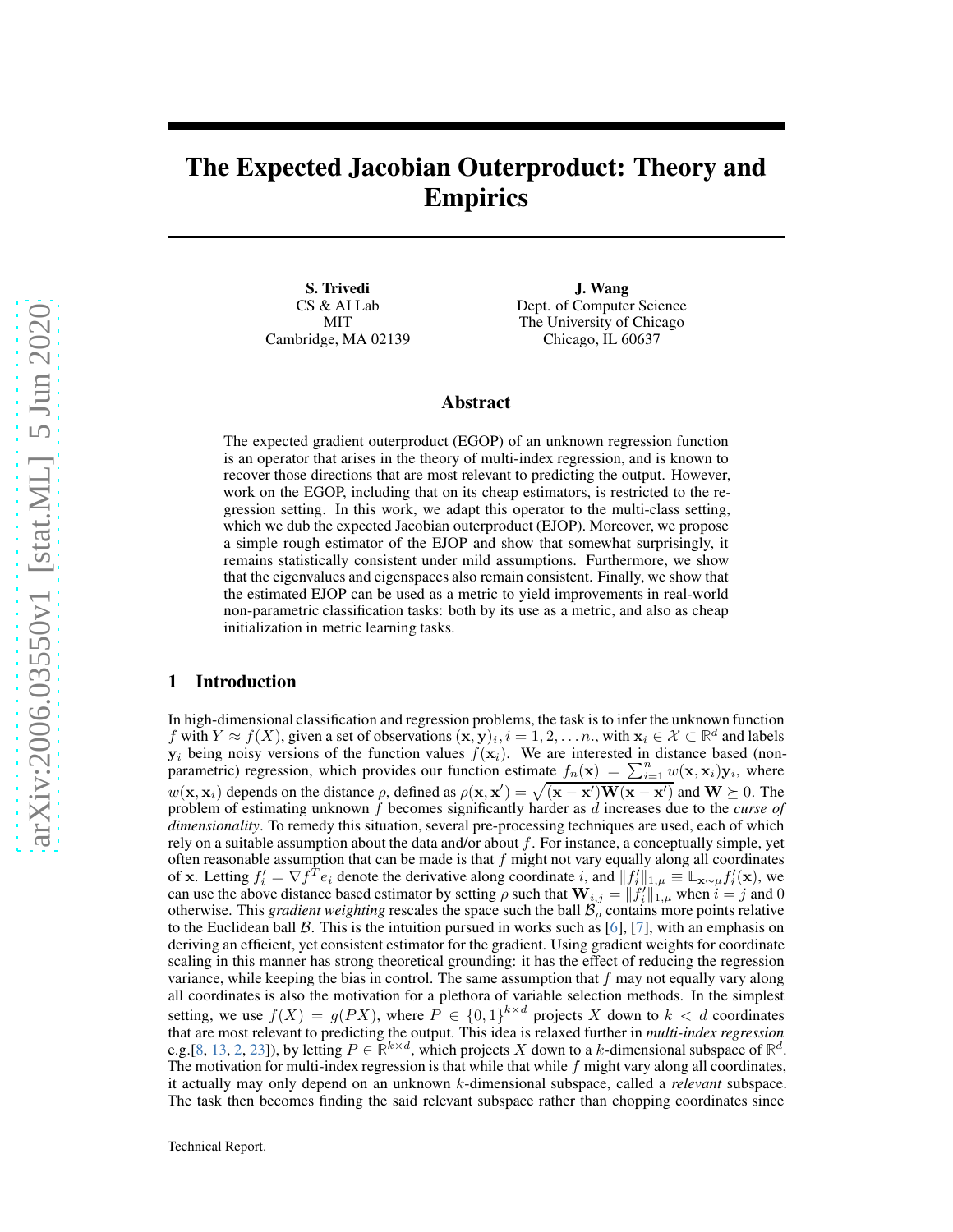they all might be relevant in predicting the output  $y$ . Work to recover this relevant subspace (which is sometimes also referred to in the literature as *effective dimension reduction* [\[8\]](#page-14-1)) gives rise to the expected gradient outerproduct (EGOP) [\[17\]](#page-15-2):  $\mathbb{E}_X G(X) \triangleq \mathbb{E}_X (\nabla f(X) \cdot \nabla f(X)^\top)$ . Notice that if f does not vary along some direction  $\mathbf{v} \in \mathbb{R}^d$ , then v must lie in the nullspace of the operator. Furthermore, it is easy to see that under mild assumptions on  $f$ , the column space of the EGOP is exactly the relevant subspace described above. Since the EGOP recovers the average variation of  $f$ in all directions, it is also useful beyond the multi-index motivation. That is, even in the case when there isn't a clear relevant subspace, it is still reasonable to assume that  $f$  may not vary equally in all directions. Thus, the EGOP can be used to weigh any direction  $v \in \mathbb{R}^d$  according to its relevance as captured by the average variation of f along v. Letting  $VDV^{\top}$  be the spectral decomposition of the estimated EGOP, we can use it to transform the input x as  $D^{1/2}V^{\top}x$ , which can be used as a distance function in non-parametric regression tasks.

However, all prior work on multi-index regression and cognate topics only revolves around regression (and binary classification), in part due to the complexity of analysis. In this work we attack the more general multi-class case, which is treated as a multinomial regression problem with  $c$  outputs, with the unknown function denoted as  $f : \mathbb{R}^d \to \mathbb{S}^c$  where  $\mathbb{S}^c = \{ \mathbf{y} \in \mathbb{R}^c | \mathbf{y} \ge 0, \mathbf{y}^T \mathbf{1} = 1 \}$ . We are led to an operator similar to the EGOP based on computing the Jacobian of f, which we the Expected Jacobian Outer Product (EJOP)  $\mathbb{E}_X G(X) \triangleq \mathbb{E}_X (\mathbf{J}_f(X) \cdot \mathbf{J}_f(X)^T)$ . For constructing the EJOP, we need to compute gradient estimates, for which optimal estimators can be expensive in practice. We propose a simple, efficient, difference based estimator and show that despite it's crudity it remains statistically consistent under mild assumptions. This approach is also online and cheap: we only require 2d estimates of the function  $f$  at x. We also show that the EJOP can be used for metric weighing for distance-based non-parametric classification, as well as used as a pre-processing metric for standard metric learning tasks.

### 2 The Expected Jacobian Outerproduct

Recall that in high dimensional classification problems over  $\mathbb{R}^d$ , the unknown (multinomial regression) function f is a vector-valued function mapping to a probability simplex  $\mathbb{S}^c = \{ \mathbf{y} \in \mathbb{R}^c | \forall i \ y_i \geq 0 \}$  $0, \mathbf{y}^T \mathbf{1} = 1$ , where c is the number of outputs. For classification, the prediction for some point x is then given by:  $y = \text{argmax}_{i=1,\dots,c} f_i(\mathbf{x})$ . For f, at point x, denoting the Jacobian as  $\mathbf{J}_f$ , we are interested in the quantity  $J_f(x)J_f(x)^T$ . Let  $f_n$  be an initial estimate of f, for which we use a kernel estimate, then for the  $(i, j)^{th}$  element of  $J_f(x)$ , we can use the following rough estimate:

$$
\Delta_{t,i,j} f_n(\mathbf{x}) = \frac{f_{n,i}(\mathbf{x} + t\mathbf{e}_j) - f_{n,i}(\mathbf{x} - t\mathbf{e}_j)}{2t}, t > 0
$$

Let  $G_n(\mathbf{x})$  be the outerproduct using the estimated Jacobian, the EJOP is estimated as  $\mathbb{E}_n G_n(X)$ .

#### 2.1 Function Estimate

First, we need to specify the function estimate, that is used both for the theoretical analysis, and the experiments reported. We denote the vector-valued function estimate by  $\bar{f}_{n,h}(\mathbf{x}) \in \mathbb{S}^c$ , for which we employ the estimate using an admissible kernel  $K: \bar{f}_{n,h,c}(\mathbf{x}) = \sum_i w_i \mathbb{1}\{Y_i = c\}$ , where:

$$
w_i(\mathbf{x}) = \frac{K(||\mathbf{x} - \mathbf{x}_i||/h)}{\sum_j K(||\mathbf{x} - \mathbf{x}_j||/h)} \text{ if } \mathcal{B}(\mathbf{x}, h) \cap \mathbf{x} \neq \phi,
$$
  

$$
w_i(\mathbf{x}) = \frac{1}{n} \text{ otherwise}
$$

Note that for k-NN,  $w_i(\mathbf{x}) = \frac{1}{k}$  and for h-NN,  $w_i(\mathbf{x}) = \frac{1}{|\mathcal{B}(\mathbf{x},h)|}$ . While estimating gradients, we actually work with the softmaxed output

$$
\bar{f}_{n,h,i}(\mathbf{x}) = \frac{\exp(\bar{f}_{n,h,i}(\mathbf{x}))}{\sum_j \exp(\bar{f}_{n,h,j}(\mathbf{x}))}
$$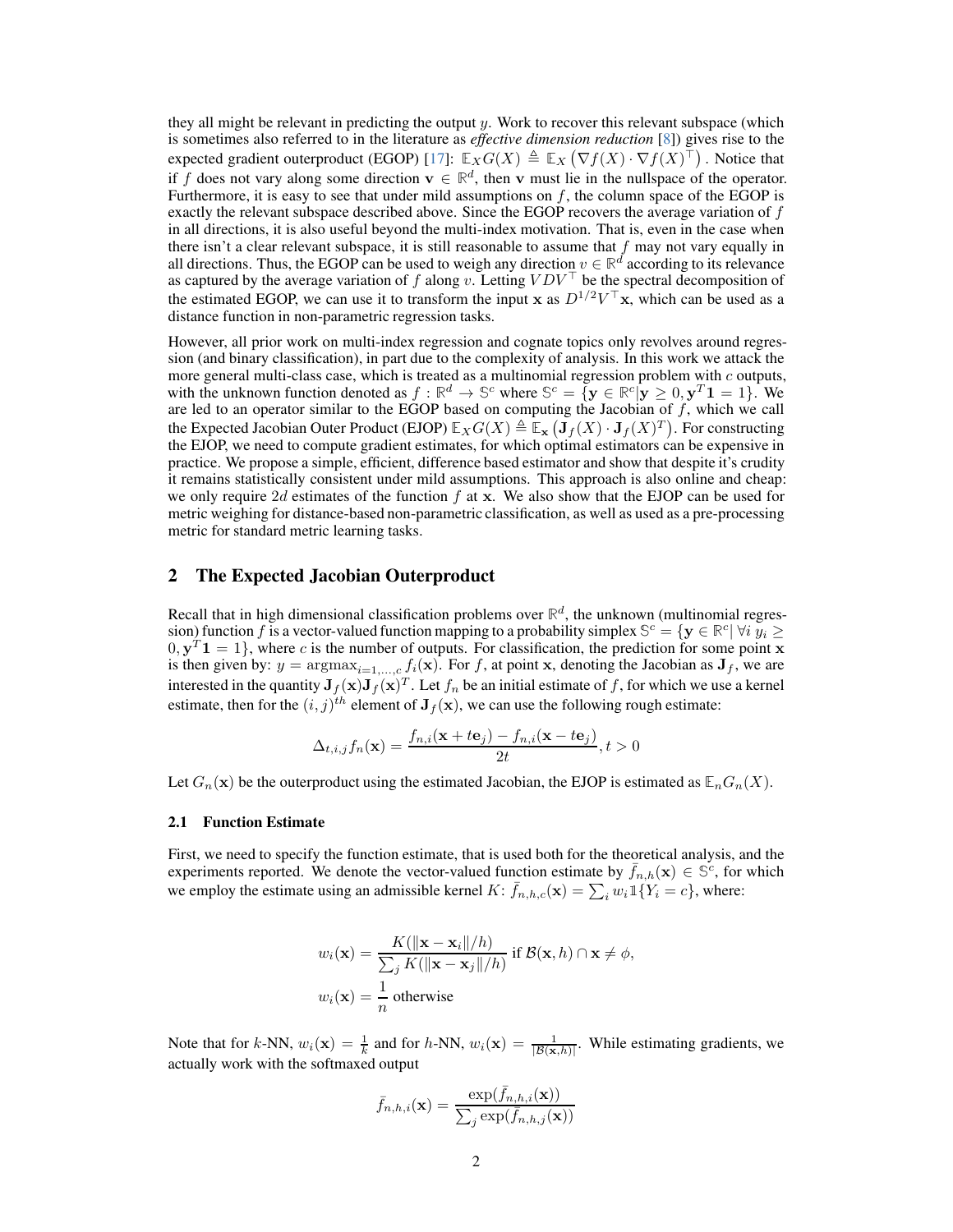# 3 Notation and Setup

For a vector  $x \in \mathbb{R}^d$ , we denote the euclidean norm as  $||x||$ . For a matrix, we denote the spectral norm, which is the largest singular value of the matrix  $\sigma_{\text{max}}(A)$  as  $||A||_2$ . The column space of a matrix  $A \in R^{n \times m}$  is denoted as  $\text{im}(A)$  where  $\text{im}(A) = {\bf{Y} \in \mathbb{R}^n | {\bf{Y}} = A {\bf{x}}}$  for some  ${\bf{x} \in \mathbb{R}^m}$ , and ker $(A)$ is used to denote the null space of matrix  $\hat{A} \in R^{n \times m}$ : ker $(A) = \{ \mathbf{x} \in \mathbb{R}^m | A\mathbf{x} = 0 \}$ . We use  $A \circ B$  to denote the Hadamard product of matrices A and B. Let the estimated nonparametric function be  $f_{n,h,c}(\mathbf{x}) = \sum_i \omega_i(\mathbf{x}) \mathbb{1}\{y_i = c\}$ , and  $\tilde{f}_{n,h,c}(\mathbf{x}) = \sum_i \omega_i(\mathbf{x}) \mathbb{P}(y_i = c | x_i)$ . Our estimated gradient at dimension  $i$  is given as

$$
\Delta_{t,i} f_{n,h,c}(\mathbf{x}) = \frac{f_{n,h,c}(\mathbf{x} + te_i) - f_{n,h,c}(\mathbf{x} - te_i)}{2t},
$$

and the estimated and true gradients for class  $c$  are given as:

$$
\hat{\nabla} f_{n,h,c}(\mathbf{x}) = \begin{bmatrix} \Delta_{t,1} f_{n,h,c}(\mathbf{x}) \cdot \mathbb{1}_{A_{n,1}(\mathbf{x})} \\ \Delta_{t,2} f_{n,h,c}(\mathbf{x}) \cdot \mathbb{1}_{A_{n,2}(\mathbf{x})} \\ \dots \\ \Delta_{t,d} f_{n,h,c}(\mathbf{x}) \cdot \mathbb{1}_{A_{n,d}(\mathbf{x})} \end{bmatrix}, \hat{\nabla} f_c(\mathbf{x}) = \begin{bmatrix} \Delta_{t,1} f_c(\mathbf{x}) \cdot \mathbb{1}_{A_{n,1}(\mathbf{x})} \\ \Delta_{t,2} f_c(\mathbf{x}) \cdot \mathbb{1}_{A_{n,2}(\mathbf{x})} \\ \dots \\ \Delta_{t,d} f_c(\mathbf{x}) \cdot \mathbb{1}_{A_{n,d}(\mathbf{x})} \end{bmatrix}
$$

Where  $A_{n,i}(X)$  is the event that enough samples contribute to the estimate  $\Delta_{t,i} f_{n,h}(X)$ :

$$
A_{n,i}(X) \equiv \min_{\{t,-t\}} \mu_n(B(X + s e_i, h/2)) \ge \frac{2d \ln 2n + \ln(4/\delta)}{n}
$$

$$
A_i(X) \equiv \min_{\{t,-t\}} \mu(B(X + s e_i, h/2)) \ge 3 \cdot \frac{2d \ln 2n + \ln(4/\delta)}{n}
$$

 $\mu_n$ ,  $\mu$  are empirical mass and mass of a ball, respectively. We denote indicators for events  $A_{n,i}(X)$ and  $A_i(X)$  as:

$$
\mathbb{I}_n(x) = \begin{bmatrix} \mathbb{1}_{A_{n,1}(\mathbf{x})} \\ \mathbb{1}_{A_{n,2}(\mathbf{x})} \\ \dots \\ \mathbb{1}_{A_{n,d}(\mathbf{x})} \end{bmatrix}, \overline{\mathbb{I}_n(x)} = \begin{bmatrix} \mathbb{1}_{\bar{A}_{n,1}(\mathbf{x})} \\ \mathbb{1}_{\bar{A}_{n,2}(\mathbf{x})} \\ \dots \\ \mathbb{1}_{\bar{A}_{n,d}(\mathbf{x})} \end{bmatrix}, \mathbb{I}(x) = \begin{bmatrix} \mathbb{1}_{A_1(\mathbf{x})} \\ \mathbb{1}_{A_2(\mathbf{x})} \\ \dots \\ \mathbb{1}_{A_d(\mathbf{x})} \end{bmatrix}, \overline{\mathbb{I}(x)} = \begin{bmatrix} \mathbb{1}_{\bar{A}_1(\mathbf{x})} \\ \mathbb{1}_{\bar{A}_2(\mathbf{x})} \\ \dots \\ \mathbb{1}_{\bar{A}_d(\mathbf{x})} \end{bmatrix}.
$$

The Jacobian outer product matrix is  $G(\mathbf{x}) = \mathbf{J}_f(\mathbf{x})\mathbf{J}_f(\mathbf{x})^T$ , with the estimated Jacobian matrix being:

$$
\hat{\mathbf{J}}_f(\mathbf{x}) = \begin{bmatrix} \hat{\nabla} f_{n,h,1}(\mathbf{x}) & \hat{\nabla} f_{n,h,2}(\mathbf{x}) & \dots & \hat{\nabla} f_{n,h,k}(\mathbf{x}) \end{bmatrix}
$$

the EJOP is denoted  $\hat{G}(\mathbf{x}) = \hat{\mathbf{J}}_f(\mathbf{x})\hat{\mathbf{J}}_f(\mathbf{x})^T$ .

#### 3.1 Assumptions

We make minimalistic assumptions: Simply that f is continuously differentiable and  $\mu$  has lowerbounded density on a compact support  $\mathcal{X}$ . All of the detailed assumptions below will then hold:

- Noise: Let  $\eta(X) = Y f(X)$ . We assume  $\forall \delta > 0$  there exists  $p > 0$ 0 such that  $\sup_{x\in\mathbf{X}} \mathbb{P}_{Y|X=x} (|\eta(x)| > p) \leq \delta$ . The infimum over all p is denoted by  $C_Y(\delta)$ . Moreover, the variance of  $(Y|X = x)$  is upper-bounded by a constant  $\sigma_Y^2$  uniformly over  $x \in \mathbf{X}$ .
- Bounded Gradient: Defining the  $\tau$ -envelope of X as  $\mathcal{X} + B(0, \tau) \triangleq \{z \in B(x, \tau), x \in \mathcal{X}\}\.$ We assume there exists  $\tau$  such that f is continuously differentiable on the  $\tau$ -envelope  $\mathcal{X}$  +  $B(0, \tau)$ . Furthermore, for all  $x \in \mathcal{X} + B(0, \tau)$ ,  $k \in [c]$ , we have  $\|\nabla f_k(x)\| \leq R$  for some  $R > 0$ , and  $\nabla f$  is uniformly continuous on  $\mathcal{X} + B(0, \tau)$ .
- Modulus of continuity of  $\nabla f_k$ : Let  $\epsilon_{t,k,i} = \sup_{\mathbf{x} \in \mathcal{X}, s \in [-t,t]} \left| \frac{\mathbf{x}_k}{s^2 + s^2} \right|$  $\partial f_k(\mathbf{x})$  $\frac{f_k(\mathbf{x})}{\partial x_i} - \frac{\partial f_k(\mathbf{x}+se_i)}{\partial x_i}$  $\left. \frac{(\mathbf{x} + s e_i)}{\partial x_i} \right|$  and  $\epsilon_{t,i} = \max_k \epsilon_{t,c,i}$ , define the  $(t,i)$ -boundary of  $\mathcal X$  as  $\partial_{t,i}(\mathcal X) = {\mathbf{x} : \{\mathbf{x} + te_i, x - te_i\}} \nsubseteq$  $\mathcal{X}$ . When  $\mu$  has continues density on  $\mathcal{X}$  and  $\nabla f_k$  is uniformly continuous on  $\mathcal{X} + B(0, \tau)$ , we have  $\mu(\partial_{t,i}(\mathcal{X})) \xrightarrow{t \to 0} 0$  and  $\epsilon_{t,k,i} \xrightarrow{t \to 0} 0$ .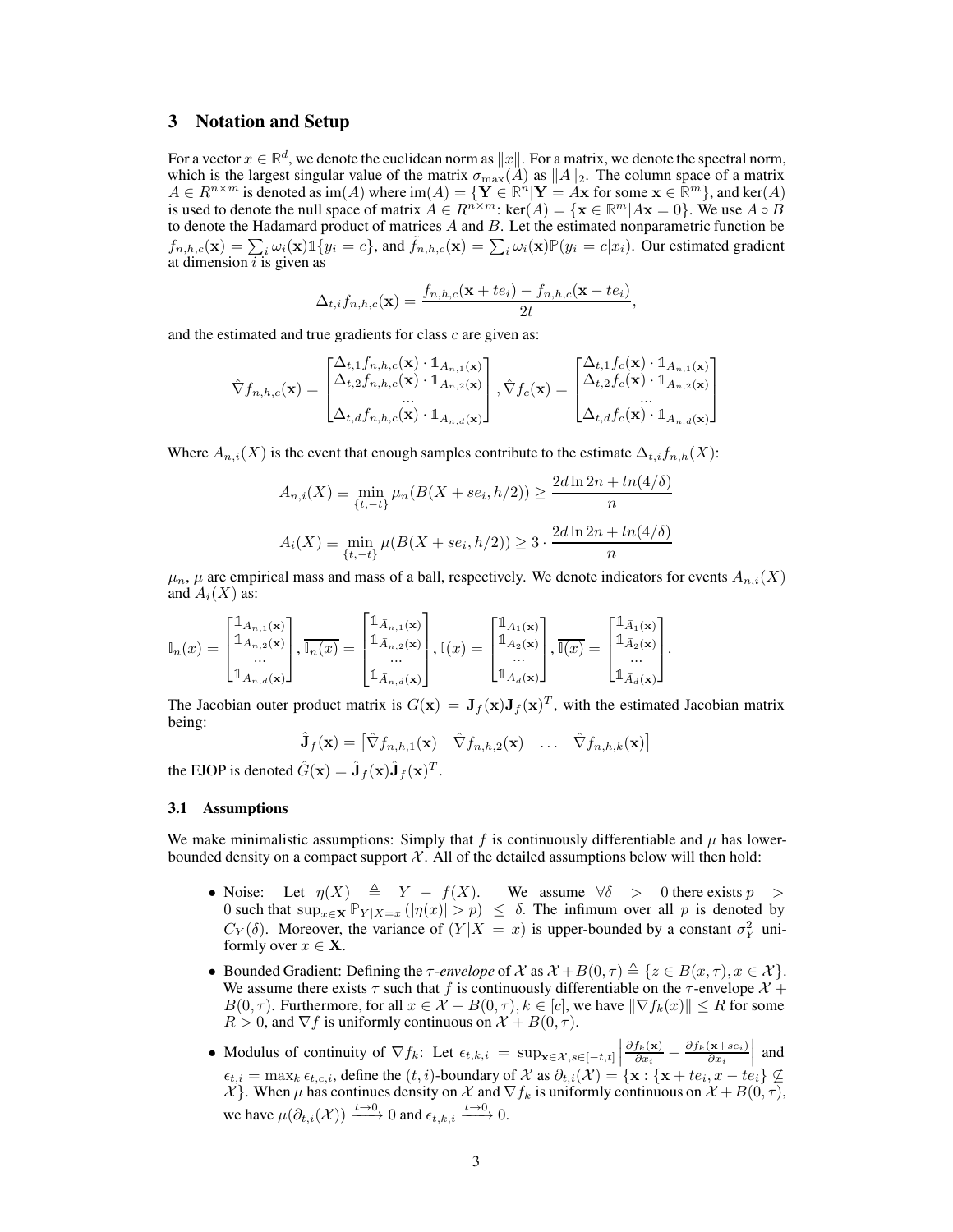# 4 Consistency of Estimator  $\mathbb{E}_n\hat{G}(X)$  of the Jacobian Outerproduct  $\mathbb{E}_XG(X)$

To show that the estimator  $\mathbb{E}_n\hat{G}(X)$  is consistent, we proceed to bound  $\|\mathbb{E}_n\hat{G}(X) - \mathbb{E}_X G(X)\|$  for finite  $n$ , which is encapsulated in the theorem that follows. There are two main difficulties in the proof, which are addressed by a sequence of lemmas. One has to do with the fact that the gradient estimate at any point depends on all other points, and second, having gradient estimates for c classes.

### MAIN RESULT

<span id="page-3-1"></span>**Theorem 1.** Let  $t + h \leq \tau$ , and let  $0 \leq \delta \leq 1$ . There exist  $C = C(\mu, K(\cdot))$  and  $N = N(\mu)$ *such that the following holds with probability at least*  $1 - 2\delta$ . Define  $A(n) = \sqrt{Cd \cdot \log(kn/\delta)}$ .  $0.25/\log^2(n/\delta)$ *. Let*  $n \geq N$ *, we have:* 

$$
\|\mathbb{E}_n\hat{G}(X)\| - \mathbb{E}_X G(X)\|_2 \le \frac{6R^2}{\sqrt{n}} \left(\sqrt{\ln d} + \sqrt{\ln \frac{1}{\delta}}\right) + k \left(3R + \sqrt{\sum_{i \in [d]} \epsilon_{t,i}^2} + \sqrt{d}\left(\frac{hR + 1}{t}\right)\right).
$$

$$
\left[\frac{\sqrt{d}}{t} \sqrt{\frac{A(n)}{nh^d} + h^2 R^2} + R \left(\sqrt{\frac{d \ln \frac{d}{\delta}}{2n}} + \sqrt{\sum_{i \in [d]} \mu^2(\partial_{t,i}(\mathcal{X}))}\right) + \sqrt{\sum_{i \in [d]} \epsilon_{t,i}^2}\right]
$$

*Proof.* We begin with the following decomposition:

$$
\|\mathbb{E}_n\hat{G}(X) - \mathbb{E}_X G(X)\|_2 \le \|\mathbb{E}_n G(X) - \mathbb{E}_X G(X)\|_2 + \|\mathbb{E}_n\hat{G}(X) - \mathbb{E}_n G(X)\|_2
$$

The first term on the right hand side i.e.  $\|\mathbb{E}_nG(X) - \mathbb{E}_XG(X)\|_2$  is bounded using Lemma [2;](#page-3-0) by using Lemma [3](#page-4-0) we bound the second term  $\|\mathbb{E}_n\hat{G}(X) - \mathbb{E}_nG(X)\|_2$ , this is done with respect to  $\sum_{k\in [c]} \mathbb{E}_n \| \nabla f_k(X) - \hat{\nabla} f_{n,h,k}(X) \|_2$ ; therefore we need to bound  $\sum_{k\in [c]} \mathbb{E}_n \| \nabla f_k(X) \hat{\nabla} f_{n,h,k}(X)$ <sub>[2](#page-9-0)</sub>, which is done by employing Theorem 2 which concludes the proof.  $\Box$ 

Note that consistency is implied for  $t \xrightarrow{n \to \infty} 0$ ,  $h \xrightarrow{n \to \infty} 0$ ,  $h/t^2 \xrightarrow{n \to \infty} 0$ , and  $(n/\log n)h^dt^4 \xrightarrow{n\to\infty} \infty$ , this is satisfied for many settings, for example  $t \propto h^{1/4}$ ,  $h \propto \frac{1}{\ln n}$ .

**4.1** Bounding  $\|\mathbb{E}_nG(X) - \mathbb{E}_XG(X)\|_2$ 

To bound this term, we use the following random matrix concentration result.

**Lemma 1.** [\[18,](#page-15-3) [3\]](#page-14-3). For the random matrix  $\mathbf{X} \in \mathbb{R}^{d_1 \times d_2}$  with bounded spectral norm  $\|\mathbf{X}\|_2 \leq M$ , *let*  $d = \min\{d_1, d_2\}$ , and  $\mathbf{X}_1, \mathbf{X}_2, ..., \mathbf{X}_n$  are *i.i.d.* samples, with probability at least  $1 - \delta$ , we have

$$
\left\| \frac{1}{n} \sum_{i=1}^{n} \mathbf{X}_{i} - \mathbb{E} \mathbf{X} \right\|_{2} \leq \frac{6M}{\sqrt{n}} \left( \sqrt{\ln d} + \sqrt{\ln \frac{1}{\delta}} \right)
$$

Using the bounded gradient assumption we can apply the above lemma to i.i.d matrices  $G(X)$ ,  $X \in$ X, yielding the following lemma.

<span id="page-3-0"></span>**Lemma 2.** With probability at least  $1 - \delta$  over i.i.d sample X

$$
\|\mathbb{E}_n G(X) - \mathbb{E}_X G(X)\|_2 \le \frac{6R^2}{\sqrt{n}} \left(\sqrt{\ln d} + \sqrt{\ln \frac{1}{\delta}}\right)
$$

Next we proceed to bound the second term in the decomposition mentioned in the proof of theorem [1.](#page-3-1)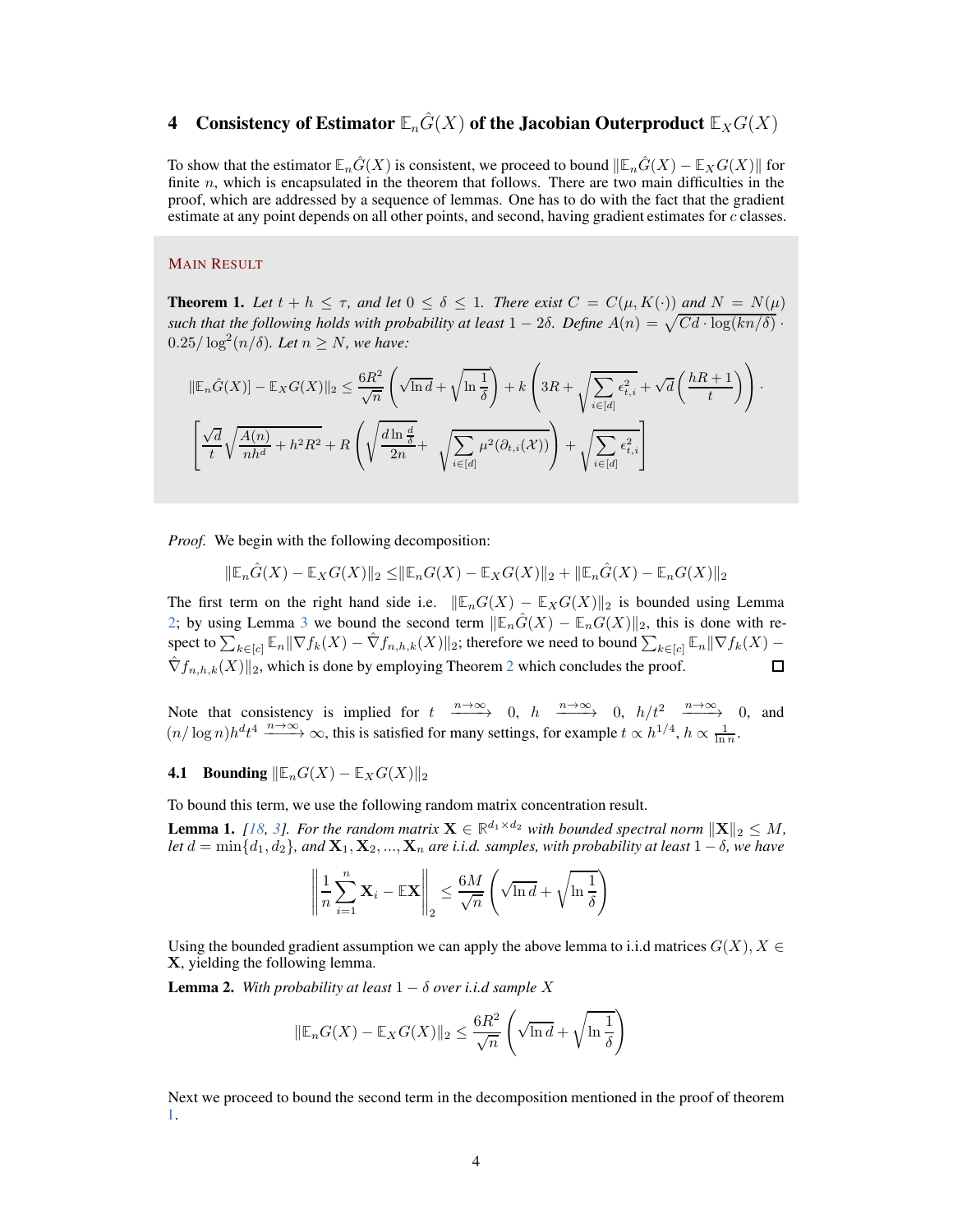# **4.2** Bounding  $\|\mathbb{E}_n\hat{G}(X) - \mathbb{E}_nG(X)\|_2$

We derive a first bound by the following lemma:

<span id="page-4-0"></span>**Lemma 3.** *There exists a constant c, such that with probability at least*  $1 - \delta$ *:* 

$$
\|\mathbb{E}_n\hat{G}(X) - \mathbb{E}_n G(X)\|_2 \le \sum_{k \in [c]} \mathbb{E}_n \|\nabla f_k(X) - \hat{\nabla} f_{n,h,k}(X)\|_2 \cdot \max_{x \in \mathbf{X}} \|\nabla f_k(X) + \hat{\nabla} f_{n,h,k}(X)\|_2
$$

*Proof.* The term on the l.h.s can be written in terms of the gradients for each class:

$$
\|\mathbb{E}_n \hat{G}(X) - \mathbb{E}_n G(X)\|_2 = \|\mathbb{E}_n[\hat{G}(X) - G(X)]\|_2
$$
  
\n
$$
= \left\|\sum_{k \in [c]} \mathbb{E}_n[\nabla f_k(X) \cdot \nabla f_k(X)^T - \hat{\nabla} f_{n,h,k}(X) \cdot \hat{\nabla} f_{n,h,k}(X)^T] \right\|_2
$$
  
\n
$$
\leq \sum_{k \in [c]} \left\|\mathbb{E}_n[\nabla f_k(X) \cdot \nabla f_k(X)^T - \hat{\nabla} f_{n,h,k}(X) \cdot \hat{\nabla} f_{n,h,k}(X)^T] \right\|_2
$$

Note that  $\nabla f_k(\mathbf{x}) \cdot \nabla f_k(\mathbf{x})^T - \hat{\nabla} f_{n,h,k}(\mathbf{x}) \cdot \hat{\nabla} f_{n,h,k}(\mathbf{x})^T$  may be rewritten as:

$$
\nabla f_k(\mathbf{x}) \cdot \nabla f_k(\mathbf{x})^T - \hat{\nabla} f_{n,h,k}(\mathbf{x}) \cdot \hat{\nabla} f_{n,h,k}(\mathbf{x})^T = \frac{1}{2} \cdot (\nabla f_k(\mathbf{x}) + \hat{\nabla} f_{n,h,k}(\mathbf{x})) \cdot (\nabla f_k(\mathbf{x}) - \hat{\nabla} f_{n,h,k}(\mathbf{x}))^T
$$
  
+  $\frac{1}{2} \cdot (\nabla f_k(\mathbf{x}) - \hat{\nabla} f_{n,h,k}(\mathbf{x})) \cdot (\nabla f_k(\mathbf{x}) + \hat{\nabla} f_{n,h,k}(\mathbf{x}))^T$ 

Using this yields:

$$
\|\mathbb{E}_n \hat{G}(X) - \mathbb{E}_n G(X)\|_2 \leq \frac{1}{2} \sum_{k \in [c]} \|\mathbb{E}_n[(\nabla f_k(X) + \hat{\nabla} f_{n,h,k}(X)) \cdot (\nabla f_k(X) - \hat{\nabla} f_{n,h,k}(X))^T] \|_2
$$
  
+ 
$$
\frac{1}{2} \sum_{k \in [c]} \|\mathbb{E}_n[(\nabla f_k(X) - \hat{\nabla} f_{n,h,k}(X)) \cdot (\nabla f_k(X) + \hat{\nabla} f_{n,h,k}(X))^T] \|_2
$$
  
= 
$$
\sum_{k \in [c]} \|\mathbb{E}_n[(\nabla f_k(X) - \hat{\nabla} f_{n,h,k}(X)) \cdot (\nabla f_k(X) + \hat{\nabla} f_{n,h,k}(X))^T] \|_2
$$

Employing Jensen's inequality:

$$
\mathbb{E}_n[(\nabla f_k(X) - \hat{\nabla} f_{n,h,k}(X)) \cdot (\nabla f_c k(X) + \hat{\nabla} f_{n,h,k}(X))^T] \|_2
$$
  
\n
$$
\leq \mathbb{E}_n \| (\nabla f_k(X) - \hat{\nabla} f_{n,h,k}(X)) \cdot (\nabla f_k(X) + \hat{\nabla} f_{n,h,k}(X))^T \|_2
$$

combining the above, gives us the following bound on  $\|\mathbb{E}_n\hat{G}(X) - \mathbb{E}_nG(X)\|_2$ 

$$
\|\mathbb{E}_{n}\hat{G}(X) - \mathbb{E}_{n}G(X)\|_{2} \leq \sum_{k \in [c]} \mathbb{E}_{n} \|(\nabla f_{k}(X) - \hat{\nabla} f_{n,h,k}(X)) \cdot (\nabla f_{k}(X) + \hat{\nabla} f_{n,h,k}(X))^{T} \|_{2}
$$
  
\n
$$
= \sum_{k \in [c]} \mathbb{E}_{n} \|\nabla f_{k}(X) - \hat{\nabla} f_{n,h,k}(X)\|_{2} \cdot \|\nabla f_{k}(X) + \hat{\nabla} f_{n,h,k}(X)\|_{2}.
$$
  
\n
$$
\leq \sum_{k \in [c]} \mathbb{E}_{n} \|\nabla f_{k}(X) - \hat{\nabla} f_{n,h,k}(X)\|_{2} \cdot \max_{X \in \mathbf{X}} \|\nabla f_{k}(X) + \hat{\nabla} f_{n,h,k}(X)\|_{2}.
$$

The above bound has a dependence on  $\|\nabla f_k(X) + \hat{\nabla} f_{n,h,k}(X)\|_2$ , which we now proceed to bound below:

 $\Box$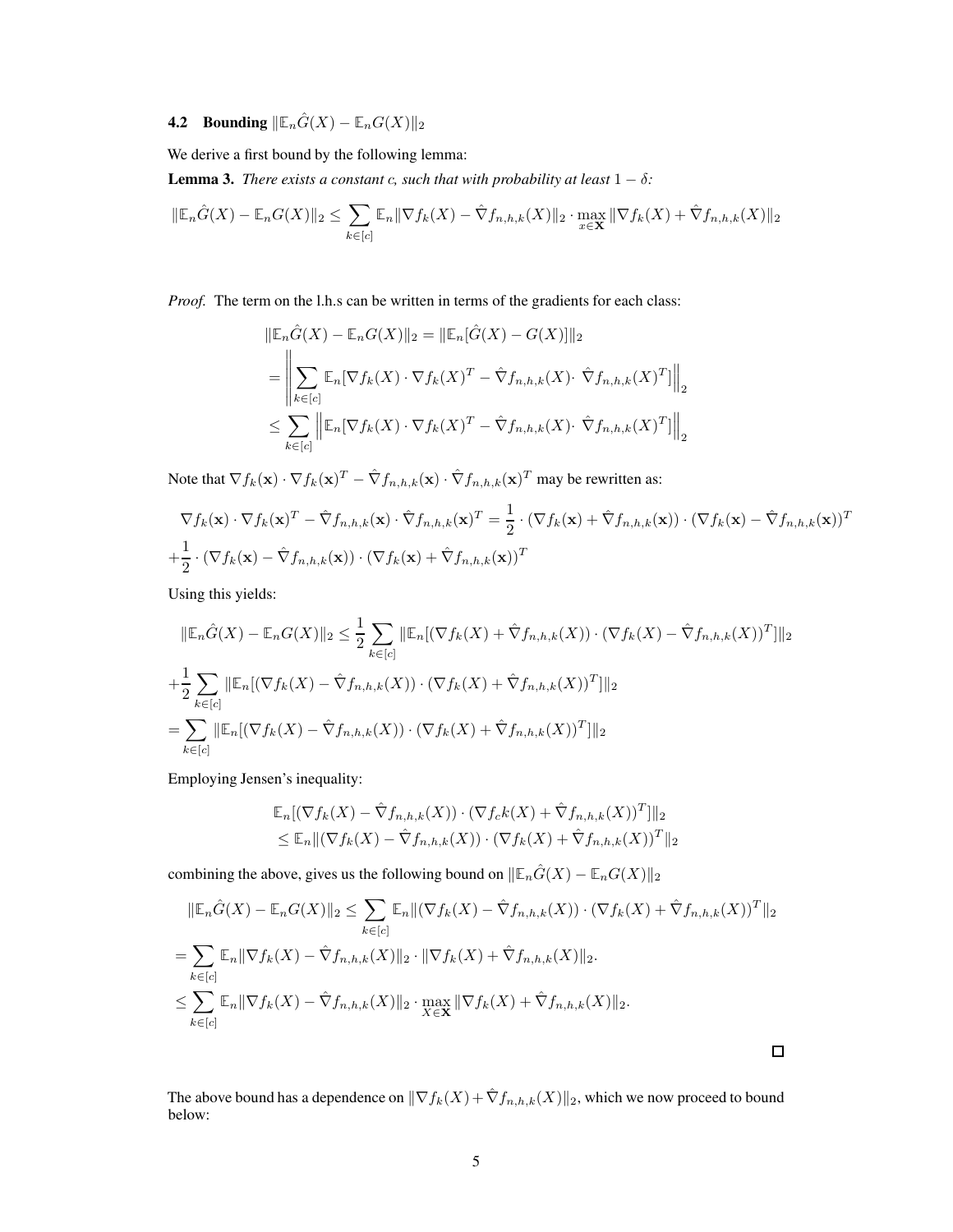# **4.3** Bounding  $\|\nabla f_k(X) + \hat{\nabla} f_{n,h,k}(X)\|_2$

We first bound the max term, by the following lemma:

**Lemma 4.**  $\forall c \in [k]$ *, we have* 

$$
\max_{X \in \mathbf{X}} \|\nabla f_k(X) + \hat{\nabla} f_{n,h,k}(X)\|_2 \le 3R + \sqrt{\sum_{i \in [d]} \epsilon_{t,i}^2} + \sqrt{d} \left(\frac{hR + 1}{t}\right)
$$

*Proof.*  $\forall x \in \mathbf{X}$ , we have

 $\|\nabla f_k(\mathbf{x}) + \hat{\nabla} f_{n,h,k}(\mathbf{x})\|_2 \le \|\nabla f_k(\mathbf{x})\|_2 + \|\hat{\nabla} f_{n,h,k}(\mathbf{x})\|_2 \le 2\|\nabla f_k(\mathbf{x})\|_2 + \|\nabla f_k(\mathbf{x}) - \hat{\nabla} f_{n,h,k}(\mathbf{x})\|_2$  $\leq 2R + \|\nabla f_k(\mathbf{x}) - \hat{\nabla} f_k(\mathbf{x})\|_2 + \|\hat{\nabla} f_k(\mathbf{x}) - \hat{\nabla} f_{n,h,k}(\mathbf{x})\|_2$ 

Next, we adopt the steps as in the proof for Lemma [9,](#page-8-0) and get the following bound:

$$
\|\hat{\nabla} f_k(\mathbf{x}) - \hat{\nabla} f_{n,h,k}(\mathbf{x})\|_2 \leq \sqrt{\sum_{i \in [d]} (|\Delta_{t,i} f_{n,h,k}(\mathbf{x}) - \Delta_{t,i} f_k(\mathbf{x})| \cdot \mathbb{1}_{A_{n,i}(\mathbf{x})})^2},
$$

this is because

$$
\begin{aligned} & \left| \Delta_{t,i} f_{n,h,k}(\mathbf{x}) - \Delta_{t,i} f_k(\mathbf{x}) \right| \cdot \mathbb{1}_{A_{n,i}(\mathbf{x})} \leq \frac{1}{t} \max_{s \in \{-t,t\}} \left| \tilde{f}_{n,h,k}(\mathbf{x} + s e_i) - f_k(\mathbf{x} + s e_i) \right| \cdot \mathbb{1}_{A_{n,i}(\mathbf{x})} \\ & + \frac{1}{t} \max_{s \in \{-t,t\}} \left| \tilde{f}_{n,h,k}(\mathbf{x} + s e_i) - f_{n,h,k}(\mathbf{x} + s e_i) \right| \cdot \mathbb{1}_{A_{n,i}(\mathbf{x})}, \end{aligned}
$$

we also know that

$$
\max_{s \in \{-t,t\}} |\tilde{f}_{n,h,k}(X + s e_i) - f_{n,h,k}(X + s e_i)| \le 1.
$$

Thus we obtain the following bound:

$$
\|\hat{\nabla}f_k(X) - \hat{\nabla}f_{n,h,k}(X)\|_2 \le \sqrt{d}(\frac{hR+1}{t})
$$

While, we also have that

$$
\|\nabla f_k(X) - \hat{\nabla} f_k(X)\|_2 \le \|\nabla f_k(X) \circ \mathbf{I}_n(X) - \hat{\nabla} f_k(X)\|_2 + \|\nabla f_k(X) \circ \overline{\mathbf{I}_n(X)}\|_2 \le R + \sqrt{\sum_{i \in [d]} \epsilon_{t,i}^2}
$$
  
Combining the above completes the proof

Combining the above completes the proof

Next we need to bound  $\mathbb{E}_n || \nabla f_k(X) - \hat{\nabla} f_{n,h,k}(X) ||_2$ , which we do so in the next subsection:

# **4.4** Bound on  $\mathbb{E}_n || \nabla f_k(X) - \hat{\nabla} f_{n,h,k}(X) ||_2$

We first decompose  $\mathbb{E}_n || \nabla f_c(X) - \hat{\nabla} f_{n,h,k}(X)||_2$  as:

$$
\mathbb{E}_n \|\nabla f_k(X) - \hat{\nabla} f_{n,h,k}(X)\|_2 \le \mathbb{E}_n \|\nabla f_k(X) - \hat{\nabla} f_k(X)\|_2 + \mathbb{E}_n \|\hat{\nabla} f_k(X) - \hat{\nabla} f_{n,h,k}(X)\|_2
$$

the first term in the r.h.s of the above i.e.  $\mathbb{E}_n || \nabla f_k(X) - \hat{\nabla} f_k(X)||_2$  can in turn be decomposed as:

$$
\mathbb{E}_n \|\nabla f_k(X) - \hat{\nabla} f_k(X)\|_2 \le \mathbb{E}_n \|\nabla f_k(X) \circ \mathbb{I}_n(X) - \hat{\nabla} f_k(X)\|_2 + \mathbb{E}_n \|\nabla f_k(X) \circ \overline{\mathbb{I}_n(X)}\|_2
$$

We need to bound both terms that appear on the r.h.s of the above, which we do so in the next two subsections, starting with the second term.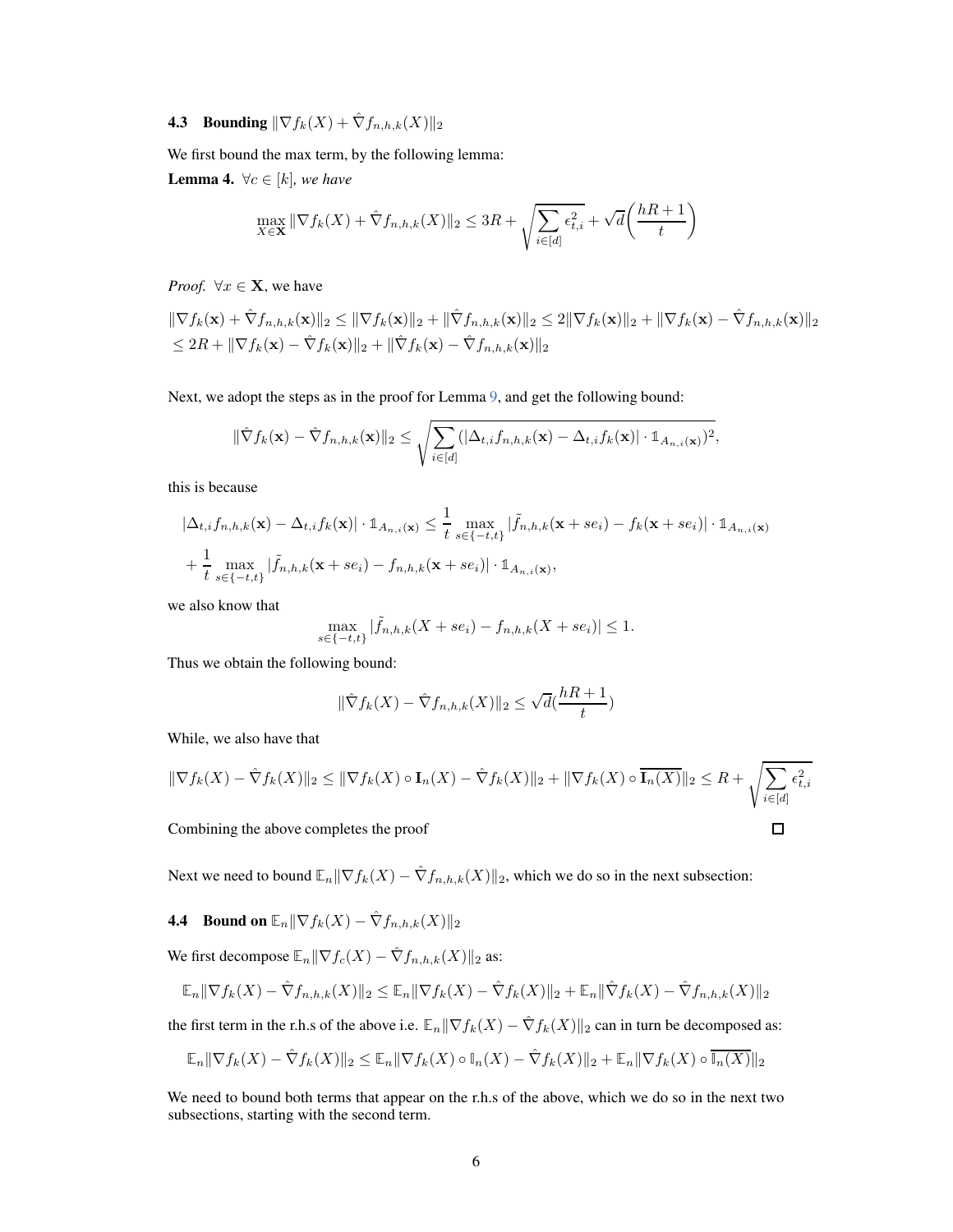# **4.4.1** Bounding  $\mathbb{E}_n || \nabla f_k(X) \circ \overline{\mathbb{I}_n(X)} ||_2$

<span id="page-6-0"></span>**Lemma 5.** With probability at least  $1 - \delta$  over the choice of X:

$$
\mathbb{E}_n \|\nabla f_k(X) \circ \overline{\mathbb{I}_n(X)}\|_2 \le R \left( \sqrt{\frac{d \ln \frac{d}{\delta}}{2n}} + \sqrt{\sum_{i \in [d]} \mu^2(\partial_{t,i}(X))} \right)
$$

*Proof.* We begin by recalling the bounded gradient assumption:  $\|\nabla f(\mathbf{x})\|_2 \leq R$ , using which we get

$$
\mathbb{E}_n || \nabla f(X) \circ \overline{\mathbb{I}_n(X)} ||_2 \leq R \mathbb{E}_n || \overline{\mathbb{I}_n(X)} ||_2
$$

By relative VC bounds [19], if we set  $\alpha_n = \frac{2d \ln 2n + \ln(4/\delta)}{n}$  $\frac{1+\ln(4/\theta)}{n}$ , then with probability at least  $1-\delta$  over the choice of X, for all balls  $B \in R^d$  we have  $\mu(B) \leq \mu_n(B) + \sqrt{\mu_n(B)\alpha_n} + \alpha_n$ . Thus, with probability at least  $1 - \delta$ ,  $\forall i \in [d]$ ,  $\overline{A}_{n,i}(X) \Rightarrow \overline{A}_i(X)$ . Moreover, since  $\|\overline{\mathfrak{I}(X)}\|_2 \leq \sqrt{d}$ , then by Hoeffding's inequality,

$$
\mathbb{P}(\mathbb{E}_n \|\overline{\mathbb{I}(X)}\|_2 - \mathbb{E}_X \|\overline{\mathbb{I}(X)}\|_2 \ge \epsilon) \le e^{-\frac{2n\epsilon^2}{d}}
$$

applying the union bound, we have the following with probability at least  $1 - \delta$ 

$$
\mathbb{E}_n \|\overline{\mathbb{I}_n(X)}\|_2 \le \mathbb{E}_n \|\overline{\mathbb{I}(X)}\|_2 \le \mathbb{E}_X \|\overline{\mathbf{I}_n(X)}\|_2 + \sqrt{\frac{d\ln\frac{d}{\delta}}{2n}}
$$

But note that we have:  $\mathbb{E}_X \mathbb{1}_{\bar{A}_i(X)} \leq \mathbb{E}_X [\mathbb{1}_{\bar{A}_i(X)} | X \in \mathcal{X} \setminus \partial_{t,i}(\mathcal{X})] + \mu(\partial_{t,i}(\mathcal{X}))$  to see why this is true observe that  $\mathbb{E}_X[\mathbf{1}_{\bar{A}_i(X)}|X \in \mathcal{X} \setminus \partial_{t,i}(\mathcal{X})] = 0$  because  $\mu(B(x + s e_i, h/2)) \ge C_\mu(h/2)^d \ge 3\alpha$ when we set  $h \geq (\log^2(n/\delta)/n)^{1/d}$ . So, we have:

$$
\mathbb{E}_X \|\overline{\mathbb{I}_n(X)}\|_2 \leq \sqrt{\sum_{i \in [d]} \mu^2(\partial_{t,i}(\mathcal{X}))}
$$

Thus with probability at least  $1 - \delta$ , we obtain the following:

$$
\mathbb{E}_n \|\nabla f_k(X) \circ \overline{\mathbf{I}_n(X)}\|_2 \le R \left( \sqrt{\frac{d \ln \frac{d}{\delta}}{2n}} + \sqrt{\sum_{i \in [d]} \mu^2(\partial_{t,i}(\mathcal{X}))} \right)
$$

Next we need to bound the first term that appeared on the r.h.s. of the decomposition of  $\mathbb{E}_n || \nabla f_k(X) - \nabla f_k(X)||_2$ , reproduced below for ease of exposition:

$$
\mathbb{E}_n \|\nabla f_k(X) - \hat{\nabla} f_k(X)\|_2 \le \mathbb{E}_n \|\nabla f_k(X) \circ \mathbb{I}_n(X) - \hat{\nabla} f_k(X)\|_2 + \mathbb{E}_n \|\nabla f_k(X) \circ \overline{\mathbb{I}_n(X)}\|_2
$$

**4.4.2** Bounding  $\mathbb{E}_n || \nabla f_k(X) \circ \mathbb{I}_n(X) - \hat{\nabla} f_k(X) ||_2$ 

<span id="page-6-1"></span>This bound is encapsulated in the following lemma Lemma 6.

$$
\mathbb{E}_n \|\nabla f_k(X) \circ \mathbb{I}_n(X) - \hat{\nabla} f_k(X)\|_2 \leq \sqrt{\sum_{i \in [d]} \epsilon_{t,c,i}^2}
$$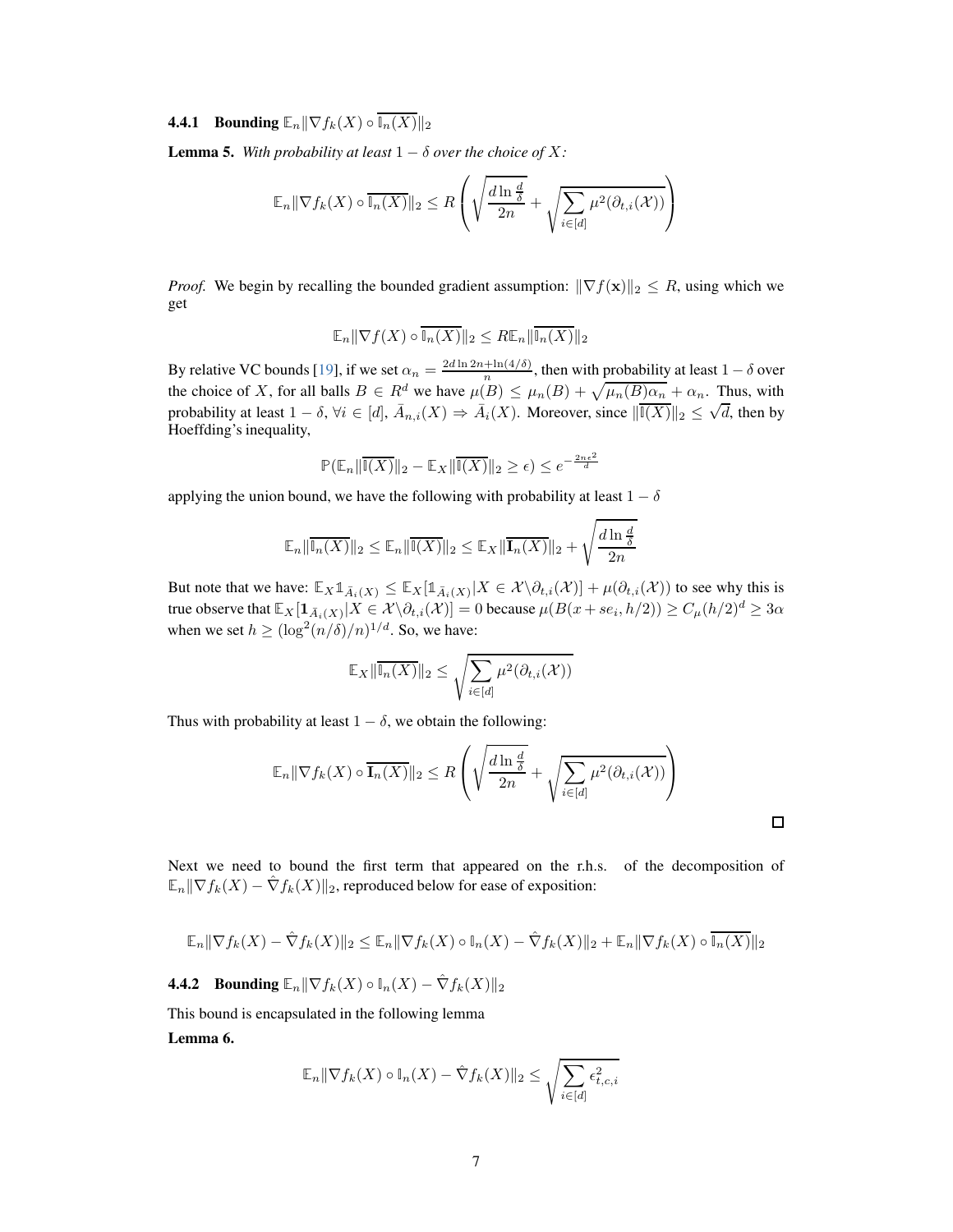*Proof.* We start with the simple observation regarding the envelope:

$$
f_k(\mathbf{x} + te_i) - f_k(\mathbf{x} - te_i) = \int_{-t}^{t} \frac{\partial f_k(\mathbf{x} + se_i)}{\partial x_i} ds
$$

using this we have

$$
2t\left(\frac{\partial f_k'(\mathbf{x})}{\partial x_i} - \epsilon_{t,k,i}\right) \le f_k(\mathbf{x} + t\epsilon_i) - f_k(\mathbf{x} - t\epsilon_i) \le 2t\left(\frac{\partial f_k'(\mathbf{x})}{\partial x_i} + \epsilon_{t,k,i}\right)
$$

Thus we have

$$
\left|\frac{1}{2t}(f_c(\mathbf{x}+te_i)-f_c(\mathbf{x}-te_i))-\frac{\partial f_c'(\mathbf{x})}{\partial x_i}\right|\leq \epsilon_{t,c,i}
$$

using which we obtain the following

$$
\|\nabla f_k(\mathbf{x}) \circ \mathbb{I}_n(x) - \hat{\nabla} f_k(\mathbf{x})\|_2 = \sqrt{\sum_{i=1}^d \left| \frac{\partial f'_k(\mathbf{x})}{\partial x_i} \cdot \mathbb{1}_{A_{n,i}(\mathbf{x})} - \Delta_{t,i} f_k(\mathbf{x}) \cdot \mathbb{1}_{A_{n,i}(\mathbf{x})} \right|^2}
$$

$$
\leq \sqrt{\sum_{i=1}^d \left| \frac{1}{2t} (f_k(\mathbf{x} + te_i) - f_k(\mathbf{x} - te_i)) - \frac{\partial f'_k(\mathbf{x})}{\partial x_i} \right|^2} \leq \sqrt{\sum_{i \in [d]} \epsilon_{t,k,i}^2}
$$

Taking empirical expectation on both sides finishes the proof.

$$
\Box
$$

 $\Box$ 

Taking a step back, recall again the decomposition of  $\mathbb{E}_n || \nabla f_c(X) - \hat{\nabla} f_{n,h,k}(X)||_2$ :

$$
\mathbb{E}_n \|\nabla f_k(X) - \hat{\nabla} f_{n,h,k}(X)\|_2 \le \mathbb{E}_n \|\nabla f_k(X) - \hat{\nabla} f_k(X)\|_2 + \mathbb{E}_n \|\hat{\nabla} f_k(X) - \hat{\nabla} f_{n,h,k}(X)\|_2
$$

the first term in the r.h.s of the above i.e.  $\mathbb{E}_n \|\nabla f_k(X) - \hat{\nabla} f_k(X)\|_2$  was in turn decomposed as:

$$
\mathbb{E}_n \|\nabla f_k(X) - \hat{\nabla} f_k(X)\|_2 \le \mathbb{E}_n \|\nabla f_k(X) \circ \mathbb{I}_n(X) - \hat{\nabla} f_k(X)\|_2 + \mathbb{E}_n \|\nabla f_k(X) \circ \overline{\mathbb{I}_n(X)}\|_2
$$

The analysis in the previous subsection was bounding these two terms individually. Now we turn our attention towards bounding  $\mathbb{E}_n \|\nabla f_k(X) - \nabla f_{n,h,k}(X)\|_2$ 

# **4.4.3** Bounding  $\mathbb{E}_n \|\hat{\nabla} f(X) - \hat{\nabla} f_{n,h}(X)\|_2$

First we introduce a lemma which is a modification of Lemma 6 appearing in [6]

**Lemma 7.** Let  $t + h \leq \tau$ . We have for all  $i \in [d]$ , and all  $s \in \{-t, t\}$ :  $|\tilde{f}_{n,h,c}(\mathbf{x} + s e_i) - f_c(\mathbf{x} + s e_i)|$  $|se_i\rangle | \cdot 1_{A_{n,i}(\mathbf{x})} \leq hR$ 

*Proof.* The proof follows the same logic as in [6], with the last step modified appropriately. To be more specific, let  $x = X + s e_i$ , let  $v_i = \frac{X_i - x}{\|X_i - x\|_2}$ , then we have

$$
|\tilde{f}_{n,h,c}(\mathbf{x} + s e_i) - f_c(\mathbf{x} + s e_i)| \leq \sum_{i \in [d]} w_i(x)|f(X_i) - f(x)|
$$
  
= 
$$
\sum_{i \in [d]} w_i(x)| \int_0^{||X_i - x||_2} v_i^T \nabla f(x + tv_i) dt| \leq \sum_{i \in [d]} w_i(x) ||X_i - x||_2 \cdot \max_{x' \in \mathcal{X} + B(0,\tau)} ||v_i^T \nabla f(x)||_2
$$
  

$$
\leq \sum_{i \in [d]} w_i(x) ||X_i - x||_2 \leq hR
$$

**Lemma 8.** *There exist a constant*  $C = C(\mu, K(\cdot))$ *, such that the following holds with probability at least*  $1 - 2\delta$  *over the choice of X. Define*  $A(n) = 0.25 \cdot \sqrt{Cd \cdot \ln(kn/\delta)}$ , for all  $i \in [d], k \in [c]$ , *and all*  $s \in \{-t, t\}$ *:* 

$$
\mathbb{E}_n|\tilde{f}_{n,h,k}(X+se_i)-f_{n,h,k}(X+se_i)|^2 \cdot \mathbb{1}_{A_{n,i}(X)} \le \frac{A(n)}{nh^d}
$$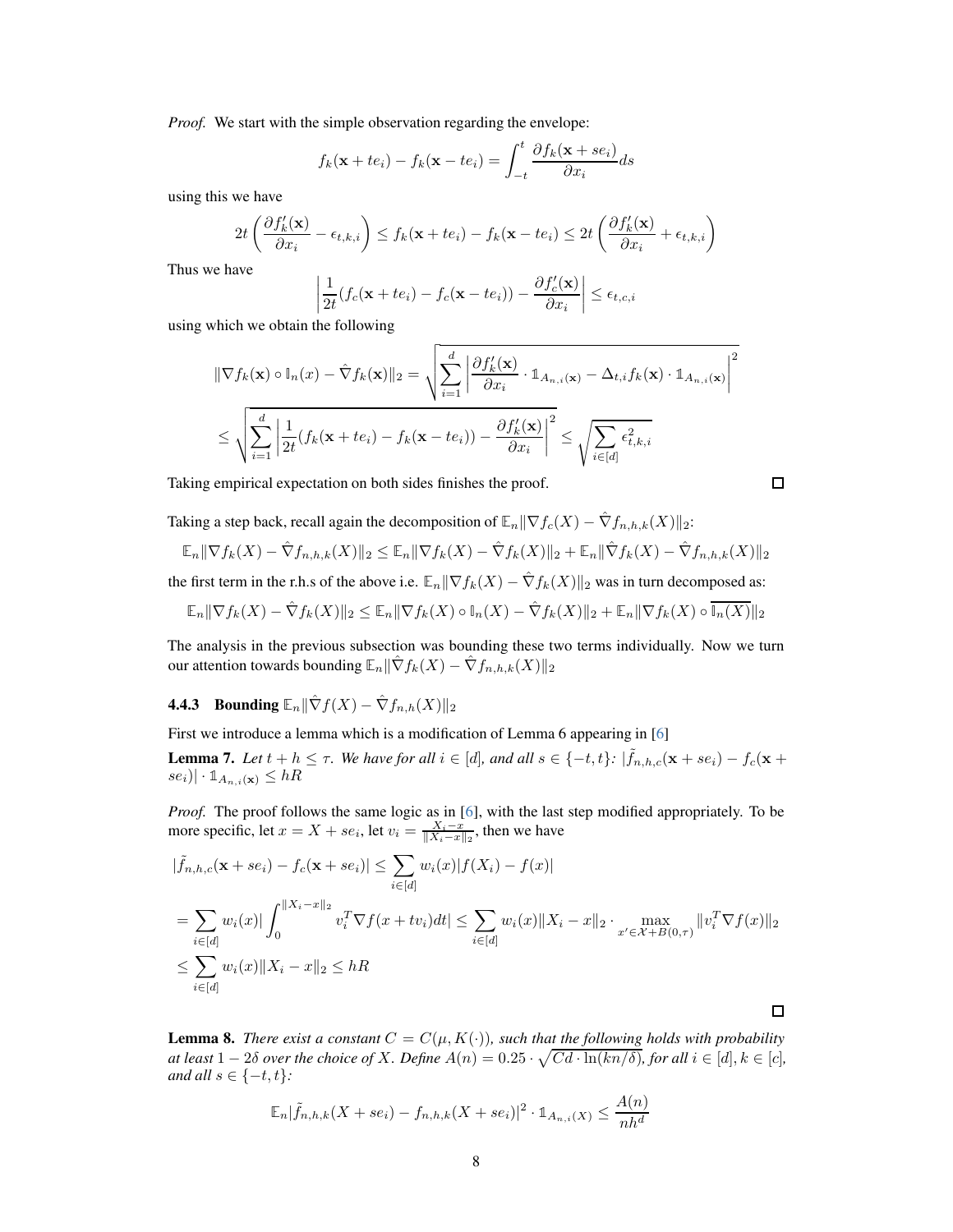*Proof.* The proof follows a similar line of argument as made for the proof of Lemma 7 in [6]. First fix any  $k \in [c]$ , Assume  $A_{n,i}(X)$  is true, and fix  $x = X + s e_i$ . Taking conditional expectation on  $\mathbf{Y}^n = Y_1, ..., Y_n$  given  $\mathbf{X}^n = X_1, ..., X_n$ , we have

$$
\mathbb{E}_{\mathbf{Y}^n|\mathbf{X}^n} |f_{n,h,k}(x) - \tilde{f}_{n,h,k}(x)|^2 \le 0.25 \cdot \sum_{i \in [n]} (w_i(x))^2 \le 0.25 \cdot \max_{i \in [n]} w_i(x)
$$

Use  $Y_x^n$  to denote corresponding  $Y_i$  of samples  $X_i \in B(x, h)$ .

Next, we consider the random variable

$$
\psi(\mathbf{Y}_x^n) = |f_{n,h,k}(x) - \tilde{f}_{n,h,k}(x)|^2
$$

Let  $\mathcal{Y}_{\delta}$  denote the event that for all  $Y_i \in \mathbf{Y}^n$ ,  $|Y_i - f(X_i)|^2 \leq 0.25$ . We know  $\mathcal{Y}_{\delta}$  happens with probability at least  $1/2$ . Thus

$$
\mathbb{P}_{\mathbf{Y}^n|\mathbf{X}^n}(\psi(\mathbf{Y}^\mathbf{n}_x) > 2\mathbb{E}_{\mathbf{Y}^n|\mathbf{X}^n}\psi(\mathbf{Y}^\mathbf{n}_x) + \epsilon) \leq \mathbb{P}_{\mathbf{Y}^n|\mathbf{X}^n}(\psi(\mathbf{Y}^\mathbf{n}_x) > \mathbb{E}_{\mathbf{Y}^n|\mathbf{X}^n, \mathcal{Y}_\delta}\psi(\mathbf{Y}^\mathbf{n}_x) + \epsilon) \leq \mathbb{P}_{\mathbf{Y}^n|\mathbf{X}^n, \mathcal{Y}_\delta}(\psi(\mathbf{Y}^\mathbf{n}_x) > \mathbb{E}_{\mathbf{Y}^n|\mathbf{X}^n, \mathcal{Y}_\delta}\psi(\mathbf{Y}^\mathbf{n}_x) + \epsilon) + \delta/2
$$

By McDiarmid's inequality, we have

$$
\mathbb{P}_{\mathbf{Y}^n|\mathbf{X}^n,\mathcal{Y}_\delta}(\psi(\mathbf{Y}^\mathbf{n}_x) > \mathbb{E}_{\mathbf{Y}^n|\mathbf{X}^n,\mathcal{Y}_\delta}\psi(\mathbf{Y}^\mathbf{n}_x) + \epsilon) \le \exp\left\{-2\epsilon^2 \cdot \delta_Y^4 \sum_{i \in [n]} w_i^4(x)\right\}
$$

The number of possible sets  $Y_x^n$  (over  $x \in \mathcal{X}$ ) is at most the *n*-shattering number of balls in  $\mathbb{R}^d$ , using Sauer's lemma we get the number is bounded by  $(2n)^{d+2}$ . By union bound, with probability at least  $1 - \delta$ , for all  $x \in \mathcal{X}$  satisfying  $B(x, h/2) \cap \mathbf{X}^n \neq \emptyset$ ,

$$
\psi(\mathbf{Y}_x^n) \le 2\mathbb{E}_{\mathbf{Y}^n|\mathbf{X}^n}\psi(\mathbf{Y}^{\mathbf{n}}) + \sqrt{0.25(d+2)\log(n/\delta)\sum_{i\in[n]}w_i^4(x)} \le 2\sqrt{\mathbb{E}_{\mathbf{Y}^n|\mathbf{X}^n}\psi^2(\mathbf{Y}^{\mathbf{n}})}
$$

$$
+ \sqrt{0.25(d+2)\log(n/\delta)\delta_Y^4\max_{i\in[n]}w_i^2(x)} \le \sqrt{Cd\cdot\log(n/\delta)\cdot 0.25/n^2\mu_n^2(B(x,h/2))}
$$

Take a union bound over  $k \in [c]$ , and take empirical expectation, we get  $\forall k \in [c]$ 

$$
\mathbb{E}_n|\tilde{f}_{n,h,k}(X + s e_i) - f_{n,h,k}(X + s e_i)|^2 \le \frac{0.25 \cdot \sqrt{C d \cdot \ln(cn/\delta)}}{n} \sum_{i \in [n]} \frac{1}{n(x_i, h/2)}
$$

where  $n(x_i, h/2) = n\mu_n(B(x_i, h/2))$  is the number of points in Ball  $B(x_i, h/2)$ .

Let Z denote the minimum  $h/4$  cover of  $\{x_1, ..., x_n\}$ , which means for any  $x_i$ , there is a  $z \in \mathcal{Z}$ , such that  $x_i$  is contained in the ball  $B(z, h/4)$ . Since  $x_i \in B(z, h/4)$ , we have  $B(z, h/4) \in B(x_i, h/2)$ . We also assume every  $x_i$  is assigned to the closest  $z \in \mathcal{Z}$ , and write  $x_i \to z$  to denote such  $x_i$ . Then we have:

$$
\sum_{i \in [n]} \frac{1}{n(x_i, h/2)} = \sum_{z \in \mathcal{Z}} \sum_{x_i \to z} \frac{1}{n(x_i, h/2)} \le \sum_{z \in \mathcal{Z}} \sum_{x_i \to z} \frac{1}{n(z, h/4)} \le \sum_{z \in \mathcal{Z}} \frac{n(z, h/4)}{n(z, h/4)} = |\mathcal{Z}| \le C_{\mu}(h/4)^{-d}
$$

Combining above analysis finishes the proof.

<span id="page-8-0"></span>**Lemma 9.** There exists a constant  $C = C(\mu, K(\cdot))$ , such that the following holds with probability *at least*  $1 - 2\delta$ *. Define*  $A(n) = 0.25 \cdot \sqrt{Cd \cdot \ln(kn/\delta)}$ ,  $\forall k \in [c]$ *:* 

$$
\mathbb{E}_n \|\hat{\nabla} f_k(X) - \hat{\nabla} f_{n,h,k}(X)\|_2 \leq \frac{\sqrt{d}}{t} \sqrt{\frac{A(n)}{nh^d} + h^2 R^2}
$$

 $\Box$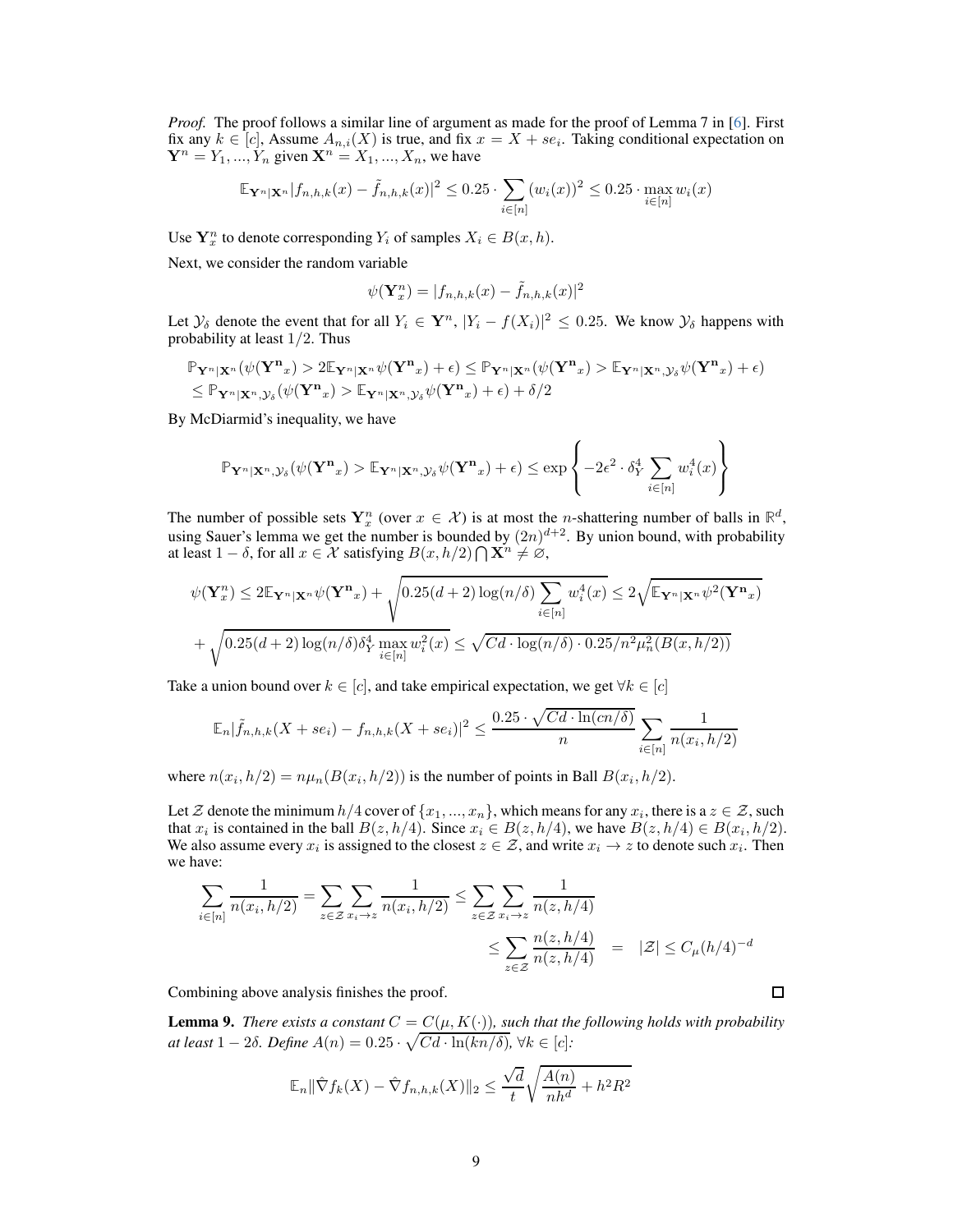*Proof.* First we can write the following bound for the l.h.s:

$$
\mathbb{E}_{n} \|\hat{\nabla} f_{k}(X) - \hat{\nabla} f_{n,h,k}(X)\|_{2} \leq \mathbb{E}_{n} \sqrt{\sum_{i \in [d]} |\Delta_{t,i} f_{n,h,k}(X) - \Delta_{t,i} f_{k}(X)|^{2} \cdot \mathbb{1}_{A_{n,i}(X)}} \\
\leq \sqrt{\sum_{i \in [d]} \mathbb{E}_{n} |\Delta_{t,i} f_{n,h,k}(X) - \Delta_{t,i} f_{k}(X)|^{2} \cdot \mathbb{1}_{A_{n,i}(X)}} \\
\leq \sqrt{\sum_{i \in [d]} \frac{1}{t^{2}} \max_{s \in \{-t,t\}} \mathbb{E}_{n} |f_{n,h,k}(X + s e_{i}) - f_{k}(X + s e_{i})|^{2} \cdot \mathbb{1}_{A_{n,i}(X)}}
$$

First observe that:

$$
\mathbb{E}_{n}|f_{n,h,k}(X+se_{i})-f_{k}(X+se_{i})|^{2} \cdot \mathbb{1}_{A_{n,i}(X)} \leq \mathbb{E}_{n}|\tilde{f}_{n,h,k}(X+se_{i})-f_{k}(X+se_{i})|^{2} \cdot \mathbb{1}_{A_{n,i}(X)} \n+\mathbb{E}_{n}|\tilde{f}_{n,h,k}(X+se_{i})-f_{n,h,k}(X+se_{i})|^{2} \cdot \mathbb{1}_{A_{n,i}(X)}
$$

Also notice that:  $\mathbb{E}_n|\tilde{f}_{n,h,k}(X+se_i)-f_k(X+se_i)|^2\cdot \mathbb{1}_{A_{n,i}(X)}$  and  $\mathbb{E}_n|\tilde{f}_{n,h,k}(X+se_i)-f_{n,h,k}(X+se_i)$  $\{se_i\}^2 \cdot \mathbb{1}_{A_{n,i}(X)}$  can be respectively bounded by two lemmas from above, thus we get with probability at least  $1 - 2\delta$ 

$$
\mathbb{E}_n |f_{n,h,k}(X + s e_i) - f_k(X + s e_i)|^2 \le h^2 R^2 + \sqrt{\frac{A(n)}{nh^d}}
$$

Combining above we get with probability at least  $1 - 2\delta$ ,  $\forall k \in [c]$ 

$$
\|\hat{\nabla}f_k(X) - \hat{\nabla}f_{n,h,k}(X)\|_2 \le \frac{\sqrt{d}}{t} \sqrt{\frac{A(n)}{nh^d} + h^2 R^2}
$$

<span id="page-9-0"></span>The following theorem provides a bound on  $\mathbb{E}_n || \nabla f(X) - \hat{\nabla} f_{n,h}(X) ||_2$ : **Theorem 2.** With probability at least  $1 - 2\delta$  over the choice of X, we have  $\forall k \in [c]$ :

$$
\mathbb{E}_n \|\nabla f_k(X) - \hat{\nabla} f_{n,h,k}(X)\|_2 \le \frac{\sqrt{d}}{t} \sqrt{\frac{A(n)}{nh^d} + h^2 R^2} + R \left( \sqrt{\frac{d \ln \frac{d}{\delta}}{2n}} + \sqrt{\sum_{i \in [d]} \mu^2(\partial_{t,i}(X))} \right) + \sqrt{\sum_{i \in [d]} \epsilon_{t,i}^2}
$$

*Proof.* We start with the now familiar decomposition:

$$
\mathbb{E}_n \|\nabla f_k(X) - \hat{\nabla} f_{n,h,k}(X)\|_2 \le \mathbb{E}_n \|\hat{\nabla} f_k(X) - \hat{\nabla} f_{n,h,k}(X)\|_2 + \mathbb{E}_n \|\nabla f_k(X) \circ \mathbb{I}_n(X) - \hat{\nabla} f_k(X)\|_2
$$
  
+  $\mathbb{E}_n \|\nabla f_k(X) \circ \overline{\mathbb{I}_n(X)}\|_2$ 

By Lemma [5](#page-6-0) we bound  $\mathbb{E}_n \|\nabla f(X) \circ \overline{\mathbb{I}_n(X)}\|_2$ ; by Lemma [6](#page-6-1) we bound  $\mathbb{E}_n \|\nabla f(X) \circ \mathbb{I}_n(X) \hat{\nabla}f(X)\Vert_2$ ; by Lemma [9](#page-8-0) we bound  $\mathbb{E}_n\Vert \hat{\nabla}f(X) - \hat{\nabla}f_{n,h}(X)\Vert_2$ . Combining these results concludes the proof. the proof.

#### 5 Bounds on Eigenvalues and Eigenspace variations

In the above section, we established that  $\mathbb{E}_n\hat{G}(X)$  is a consistent estimator of  $\mathbb{E}_X G(X)$ . In this section, we also establish consistency of its eigenvalues and eigenspaces,. The analysis here is based upon results from matrix perturbation theory [\[10,](#page-15-4) [11\]](#page-15-5).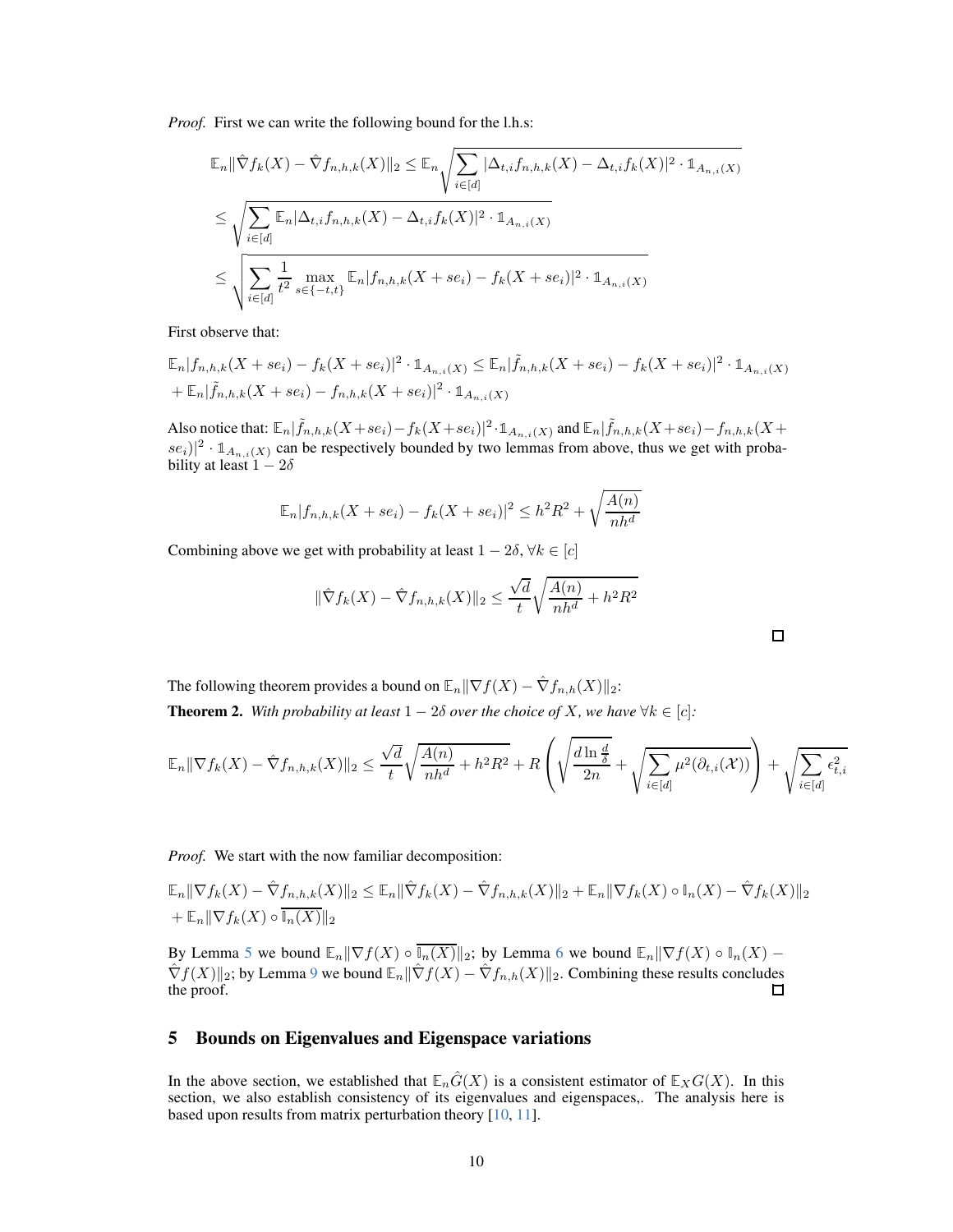#### 5.1 Eigenvalues variation

We consider the following lemma for eigenvalues variation from matrix perturbation theory:

<span id="page-10-0"></span>**Lemma 10.** [\[10\]](#page-15-4) Suppose both G and  $\hat{G}$  are Hermitian matrices of size  $d \times d$ , and admit the *following eigen-decompositions:*

$$
G = X\Lambda X^{-1} \quad and \quad \hat{G} = \hat{X}\hat{\Lambda}\hat{X}^{-1}
$$

*where*  $X$  *and*  $\hat{X}$  *are nonsingular and* 

$$
\Lambda = diag(\lambda_1, \lambda_2, \ldots \lambda_d) \quad and \quad \hat{\Lambda} = diag(\hat{\lambda}_1, \hat{\lambda}_2, \ldots \hat{\lambda}_d)
$$

 $and \lambda_1 \geq \lambda_2 \geq ... \geq \lambda_d$ ,  $\hat{\lambda}_1 \geq \hat{\lambda}_2 \geq ... \geq \hat{\lambda}_d$ . Thus for any unitary invariant norm  $\|\cdot\|$ , we have

$$
||diag(\lambda_1 - \hat{\lambda}_1, \lambda_2 - \hat{\lambda}_2, ..., \lambda_d - \hat{\lambda}_d)|| \leq ||G - \hat{G}||
$$

*More specifically, when considering the spectral norm, we have*

$$
\max_{i \in [d]} |\lambda_i - \hat{\lambda}_i| \le ||G - \hat{G}||_2
$$

*and when considering the Frobenius norm, we have*

$$
\sqrt{\sum_{i \in [d]} |\lambda_i - \hat{\lambda}_i|^2} \leq ||G - \hat{G}||_F
$$

Using the above lemma, we obtain the following theorem that bounds the eigenvalue variation:

### EIGENVALUE VARIATION BOUND

**Theorem 3.** Let  $\lambda_1 \geq \lambda_2 \geq ... \geq \lambda_d$  be the eigen-values of  $\mathbb{E}_X G(X)$ , let  $\hat{\lambda}_1 \geq \hat{\lambda}_2 \geq ... \geq \hat{\lambda}_d$  be *the eigen-values of*  $\mathbb{E}_n\hat{G}(X)$ *. There exist*  $C = C(\mu, K(\cdot))$  *and*  $N = N(\mu)$  *such that the following holds with probability at least*  $1-2\delta$ *. Define*  $A(n) = \sqrt{Cd \cdot \log(n/\delta)} \cdot C_Y^2(\delta/2n) \cdot \sigma_Y^2/\log^2(n/\delta)$ *. Let*  $n \geq N$ *, we have:* 

$$
\max_{i \in [d]} |\lambda_i - \hat{\lambda}_i| \le \frac{6R^2}{\sqrt{n}} (\sqrt{\ln d} + \sqrt{\ln \frac{1}{\delta}}) + \left( 3R + \sqrt{\sum_{i \in [d]} \epsilon_{t,i}^2} + \sqrt{d} (\frac{hR + C_Y(\delta)}{t}) \right) \cdot \left[ \frac{\sqrt{d}}{t} \sqrt{\frac{A(n)}{nh^d} + h^2 R^2} + R \left( \sqrt{\frac{d \ln \frac{d}{\delta}}{2n}} + \sqrt{\sum_{i \in [d]} \mu^2(\partial_{t,i}(\mathcal{X}))} \right) + \sqrt{\sum_{i \in [d]} \epsilon_{t,i}^2} \right]
$$

*Proof.* By Lemma [10,](#page-10-0) we bound  $\max_{i \in [d]} |\lambda_i - \hat{\lambda}_i|$  with respect to  $\|\mathbb{E}_n \hat{G}(X) - \mathbb{E}_X G(X)\|_2$ ; by Theorem [1](#page-3-1) we bound  $\|\mathbb{E}_n\hat{G}(X) - \mathbb{E}_XG(X)\|_2$ .  $\Box$ 

#### 5.2 Eigenspace variation

First we introduce the following definition:

**Definition 1.** *(Angles between two subspaces)* Let  $X, \hat{X} \in \mathbb{R}^{d \times k}$  have full column rank k. The *angle matrix*  $\Theta(X, \hat{X})$  *between* X *and*  $\hat{X}$  *is defined as:* 

$$
\arccos((X^TX)^{-\frac{1}{2}}X^T\hat{X}(\hat{X}^T\hat{X})^{-1}\hat{X}^TX(X^TX)^{-\frac{1}{2}})^{\frac{1}{2}}
$$

*More specifically, when*  $k = 1$ *, it reduces to the angle between two vectors:*  $\Theta(\mathbf{x}, \hat{\mathbf{x}}) =$ arccos  $\frac{\mathbf{x}^T\hat{\mathbf{x}}}{\|\mathbf{x}\|_2 \|\hat{\mathbf{x}}}$  $\|\mathbf{x}\|_2 \|\hat{\mathbf{x}}\|_2$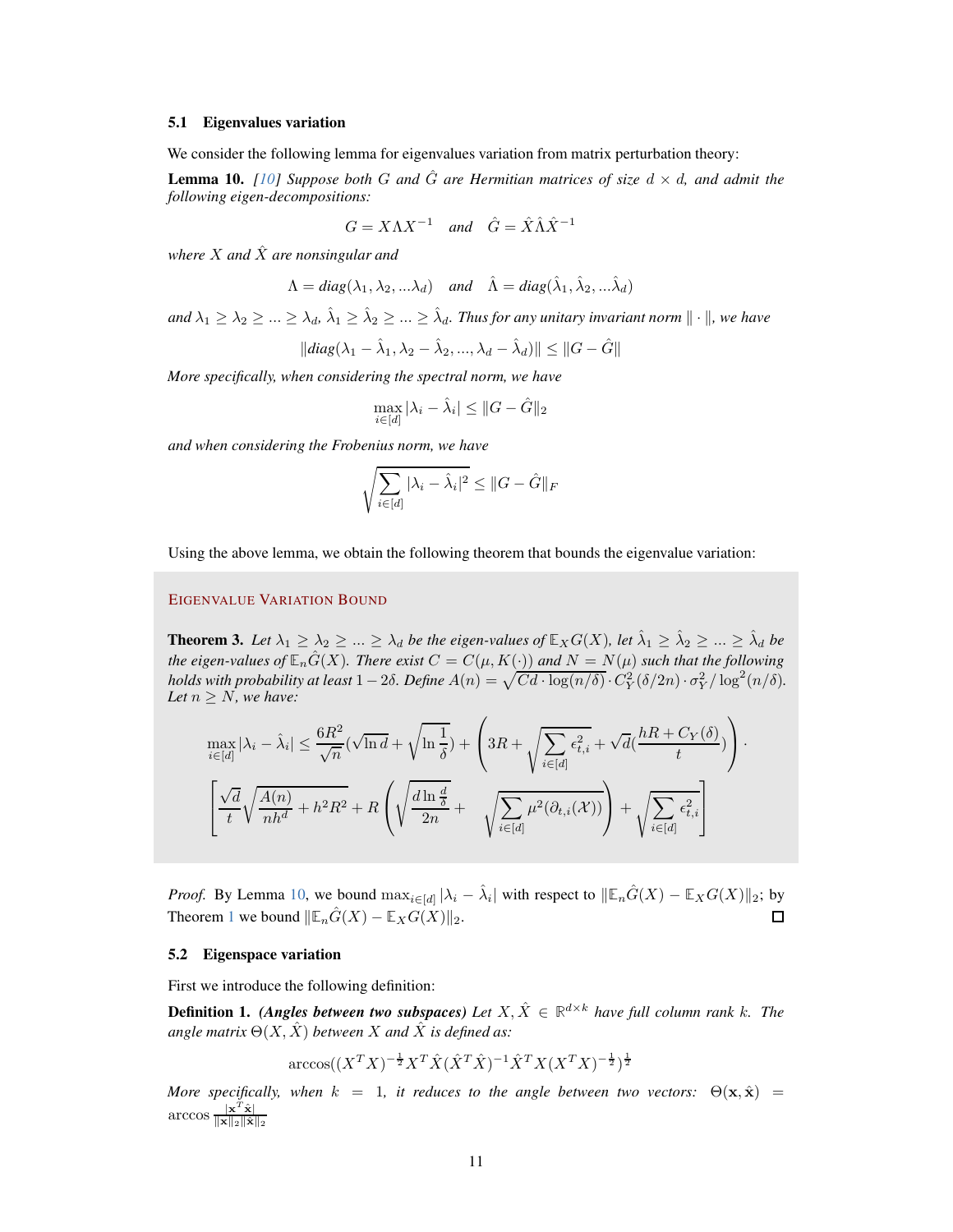Armed with this definition, we consider the following lemma on eigenspace variation:

<span id="page-11-0"></span>**Lemma 11.** [\[11\]](#page-15-5) Suppose both G and  $\hat{G}$  are Hermitian matrices of size  $d \times d$ , and admit the *following eigen-decompositions:*

$$
G = \begin{bmatrix} X_1 & X_2 \end{bmatrix} \begin{bmatrix} \Lambda_1 & 0 \\ 0 & \Lambda_2 \end{bmatrix} \begin{bmatrix} X_1^{-1} \\ X_2^{-1} \end{bmatrix} \quad \text{and } \hat{G} = \begin{bmatrix} \hat{X}_1 & \hat{X}_2 \end{bmatrix} \begin{bmatrix} \hat{\Lambda}_1 & 0 \\ 0 & \hat{\Lambda}_2 \end{bmatrix} \begin{bmatrix} \hat{X}_1^{-1} \\ \hat{X}_2^{-1} \end{bmatrix}
$$

where  $X = \begin{bmatrix} X_1 & X_2 \end{bmatrix}$  and  $\hat{X} = \begin{bmatrix} \hat{X}_1 & \hat{X}_2 \end{bmatrix}$  are unitary. We have

$$
\|\sin\Theta(X_1,\hat{X}_1)\|_2 \le \frac{\|(\hat{G} - G)X_1\|_2}{\min_{\lambda \in \lambda(\Lambda_1), \hat{\lambda} \in \lambda(\Lambda_2)} |\lambda - \hat{\lambda}|}
$$

Using the above lemma, we get the following theorem for eigenspaces variantion:

#### EIGENSPACE VARIATION

<span id="page-11-1"></span>**Theorem 4.** *Write the eigen-decompositions of*  $\mathbb{E}_X G(X)$  *and*  $\mathbb{E}_n \hat{G}(X)$  *as* 

$$
\mathbb{E}_X G(X) = \begin{bmatrix} X_1 & X_2 \end{bmatrix} \begin{bmatrix} \Lambda_1 & 0 \\ 0 & \Lambda_2 \end{bmatrix} \begin{bmatrix} X_1^{-1} \\ X_2^{-1} \end{bmatrix}, \mathbb{E}_n \hat{G}(X) = \begin{bmatrix} \hat{X}_1 & \hat{X}_2 \end{bmatrix} \begin{bmatrix} \hat{\Lambda}_1 & 0 \\ 0 & \hat{\Lambda}_2 \end{bmatrix} \begin{bmatrix} \hat{X}_1^{-1} \\ \hat{X}_2^{-1} \end{bmatrix}
$$

*There exist constants*  $C = C(\mu, K(\cdot))$  *and*  $N = N(\mu)$  *such that the following holds with probability at least*  $1 - 2\delta$ . Define  $A(n) = \sqrt{Cd \cdot \log(n/\delta)} \cdot C_Y^2(\delta/2n) \cdot \sigma_Y^2/\log^2(n/\delta)$ . Let  $n \geq N$ :

$$
\begin{split} &\|\sin\Theta(X_1,\hat{X}_1)\|_2 \leq \\ &\left(\frac{\|X_1\|_2}{\min_{\lambda\in\lambda(\Lambda_1),\hat{\lambda}\in\lambda(\Lambda_2)}|\lambda-\hat{\lambda}|}\right)\cdot\left(\frac{6R^2}{\sqrt{n}}(\sqrt{\ln d}+\sqrt{\ln\frac{1}{\delta}})+\left(3R+\sqrt{\sum\limits_{i\in[d]}\epsilon_{t,i}^2}+\sqrt{d}(\frac{hR+C_Y(\delta)}{t})\right)\cdot\right.\\ &\left.\left[\frac{\sqrt{d}}{t}\sqrt{\frac{A(n)}{nh^d}+h^2R^2}+R\left(\sqrt{\frac{d\ln\frac{d}{\delta}}{2n}}+\sqrt{\sum\limits_{i\in[d]}\mu^2(\partial_{t,i}(\mathcal{X}))}\right)+\sqrt{\sum\limits_{i\in[d]}\epsilon_{t,i}^2}\right]\right) \end{split}
$$

*Proof.* By Lemma [11,](#page-11-0) we bound  $\|\sin \Theta(X_1, \hat{X}_1)\|_2$  with respect to  $\|X_1(\mathbb{E}_n \hat{G}(X) - \mathbb{E}_X G(X))\|_2$ , since  $||X_1(\mathbb{E}_n\hat{G}(X) - \mathbb{E}_XG(X))||_2 \le ||X_1||_2 \cdot ||\mathbb{E}_n\hat{G}(X) - \mathbb{E}_XG(X)||_2$  $||X_1(\mathbb{E}_n\hat{G}(X) - \mathbb{E}_XG(X))||_2 \le ||X_1||_2 \cdot ||\mathbb{E}_n\hat{G}(X) - \mathbb{E}_XG(X)||_2$  $||X_1(\mathbb{E}_n\hat{G}(X) - \mathbb{E}_XG(X))||_2 \le ||X_1||_2 \cdot ||\mathbb{E}_n\hat{G}(X) - \mathbb{E}_XG(X)||_2$ , and by Theorem 1 we bound  $||\mathbb{E}_n\hat{G}(X) - \mathbb{E}_XG(X)||_2$ . Combining these concludes the proof. bound  $\|\mathbb{E}_n\hat{G}(X) - \mathbb{E}_X G(X)\|_2$ . Combining these concludes the proof.

### 6 Recovery of projected semiparametric regression model

In this section, we return to the multi-index motivation of the EGOP and EJOP discussed in the introduction to this chapter. For ease of exposition, we restrict our discussion to the EGOP, but the same argument also works for the EJOP.

Consider the following projected semiparametric regression model:  $f(\mathbf{x}) = g(V^T \mathbf{x})$  where  $V \in$  $\mathbb{R}^{d \times r}$ ,  $r \ll d$  is a dimension-reduction projection matrix, and g is a nonparametric function. Without loss of generality, we assume  $V = [v_1, v_2, \dots, v_r]$ , where  $v_i \in R^d$ ,  $i \in [r]$  is a set of orthonormal vectors, and the gradient outer product (GOP) matrix of  $g : \mathbb{E}_X[\nabla g(V^T X) \cdot \nabla g(V^T X)^T]$  is nonsingular. The following proposition gives the eigen-decomposition of gradient outer product (GOP) matrix of  $f: \mathbb{E}_X G(\mathbf{x})$ 

<span id="page-11-2"></span>**Proposition 1.** Suppose the eigen-decomposition of  $\mathbb{E}_X[\nabla g(V^TX) \cdot \nabla g(V^TX)^T]$  is given by:

$$
\mathbb{E}_X[\nabla g(V^TX)\cdot \nabla g(V^TX)^T]=Z\Lambda Z^{-1}
$$

*then we have the following eigen-decomposition of*  $\mathbb{E}_X G(X)$ *:* 

$$
\mathbb{E}_X G(X) = \begin{bmatrix} VZ & U \end{bmatrix} \begin{bmatrix} \Lambda & 0 \\ 0 & 0 \end{bmatrix} \begin{bmatrix} Z^{-1}V^T \\ U^T \end{bmatrix}
$$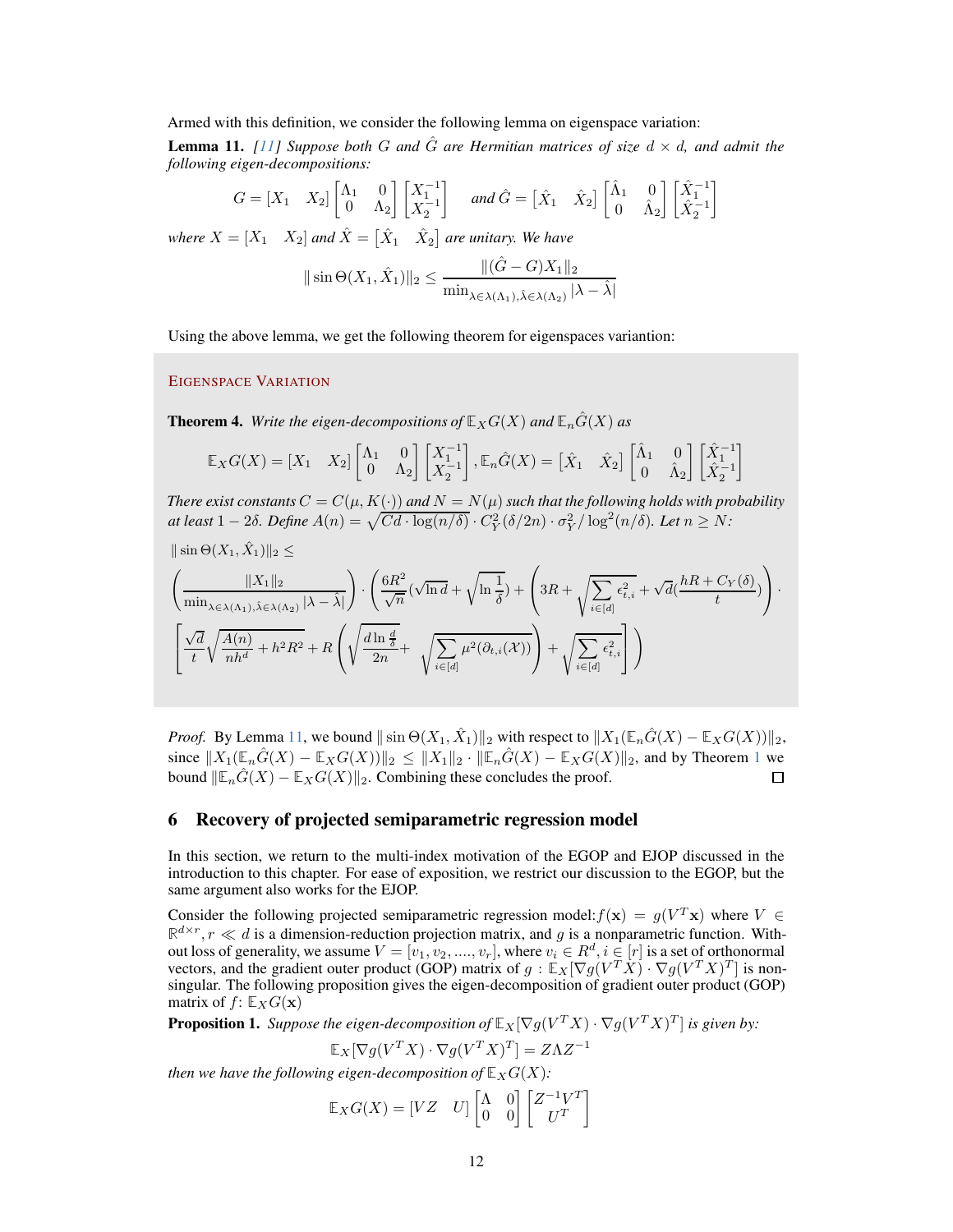*where*  $U = [u_1, u_2, ..., u_{d-r}], u_i \in [d-r]$  *is a set of orthonormal vectors in ker*( $V^T$ ).

*Proof.* Since  $f(\mathbf{x}) = g(V^T \mathbf{x})$ , we have  $\nabla f(\mathbf{x}) = V \nabla g(V^T \mathbf{x})$ . Thus we get:

$$
\mathbb{E}_X G(X) = V \mathbb{E}_X [\nabla g(V^T X) \cdot \nabla g(V^T X)^T] V^T = V Z \Lambda Z^{-1} V^T
$$

When we check the eigen-decomposition given in the proposition, the above equation is satisfied. Moreover, since

$$
\begin{bmatrix} VZ & U \end{bmatrix} \begin{bmatrix} Z^{-1}V^T \\ U^T \end{bmatrix} = \begin{bmatrix} Z^{-1}V^T \\ U^T \end{bmatrix} \begin{bmatrix} VZ & U \end{bmatrix} = I
$$

 $\Box$ 

concludes the proof.

Since Z in the above proposition is nonsingular, we get that  $\text{im}(V) = \text{im}(VZ)$ , which means that the column space of projection matrix  $V$  is exactly the subspace spanned by the top- $r$  eigenvectors of the GOP matrix  $\mathbb{E}_X G(X)$ . This point has also been noticed by [\[9,](#page-14-4) [22,](#page-15-6) 21].

Lastly, we need to show that the projection matrix  $V$  can be recovered using the estimated GOP matrix. This is captured in the following:

#### RECOVERY OF SEMI-PARAMETRIC MODEL

**Theorem 5.** Suppose the function f we want to estimate has the form  $f(\mathbf{x}) = g(V^T\mathbf{x})$ , and  $\tilde{V} \in$  $\mathbb{R}^{d \times r}$  is the matrix composed by the top- $r$  eigenvectors of  $\mathbb{E}_n\hat{G}(X)$ , then with probability at least  $1 - 2\delta$ :

$$
\|\sin\Theta(V,\tilde{V})\|_2 \leq \frac{1}{\lambda_{\min}} \left( \frac{6R^2}{\sqrt{n}} (\sqrt{\ln d} + \sqrt{\ln \frac{1}{\delta}}) + \left( 3R + \sqrt{\sum_{i \in [d]} \epsilon_{t,i}^2} + \sqrt{d} (\frac{hR + C_Y(\delta)}{t}) \right) \cdot \left[ \frac{\sqrt{d}}{t} \sqrt{\frac{A(n)}{nh^d} + h^2 R^2} + R \left( \sqrt{\frac{d\ln \frac{d}{\delta}}{2n}} + \sqrt{\sum_{i \in [d]} \mu^2(\partial_{t,i}(\mathcal{X}))} \right) + \sqrt{\sum_{i \in [d]} \epsilon_{t,i}^2} \right] \right)
$$

*where*  $\lambda_{\min}$  *is the smallest eigenvalue of*  $\mathbb{E}_X[\nabla g(V^TX) \cdot \nabla g(V^TX)^T]$ *. Suppose*  $\lambda_1, \lambda_2, ..., \lambda_{d-r}$ *are the lowest*  $d - r$  *eigenvalues of*  $\mathbb{E}_n \hat{G}(X)$ *, and with probability at least*  $1 - 2\delta$ *:* 

$$
max_{i \in [d-r]} |\lambda_i| \le \left(\frac{6R^2}{\sqrt{n}} (\sqrt{\ln d} + \sqrt{\ln \frac{1}{\delta}}) + \left(3R + \sqrt{\sum_{i \in [d]} \epsilon_{t,i}^2} + \sqrt{d} (\frac{hR + C_Y(\delta)}{t})\right) \cdot \left[\frac{\sqrt{d}}{t} \sqrt{\frac{A(n)}{nh^d} + h^2 R^2} + R\left(\sqrt{\frac{d \ln \frac{d}{\delta}}{2n}} + \sqrt{\sum_{i \in [d]} \mu^2(\partial_{t,i}(\mathcal{X}))}\right) + \sqrt{\sum_{i \in [d]} \epsilon_{t,i}^2}\right]\right)
$$

*Proof.* We only sketch the proof. First of all, notice that V is a semi-orthogonal matrix, therefore  $||V||_2 = 1$ . When this observation is combined with above proposition and Theorem [4,](#page-11-1) we get a proof of the first part of the theorem. For proving the second part of the theorem, first observe that by proposition [1,](#page-11-2) the lowest  $d - r$  eigenvalues of  $\mathbb{E}_X G(X)$  are all zeros. This observation when combined with lemma 10 finishes the proof. combined with lemma [10](#page-10-0) finishes the proof.

# 7 Classification Experiments

In this section, we examine the utility of the EJOP as a technique for metric estimation, when used in the setting of non-parametric classification. We consider non-parametric classifiers that rely on the notion of distance, parameterized by a matrix  $M \succeq 0$ , with the squared distance computed as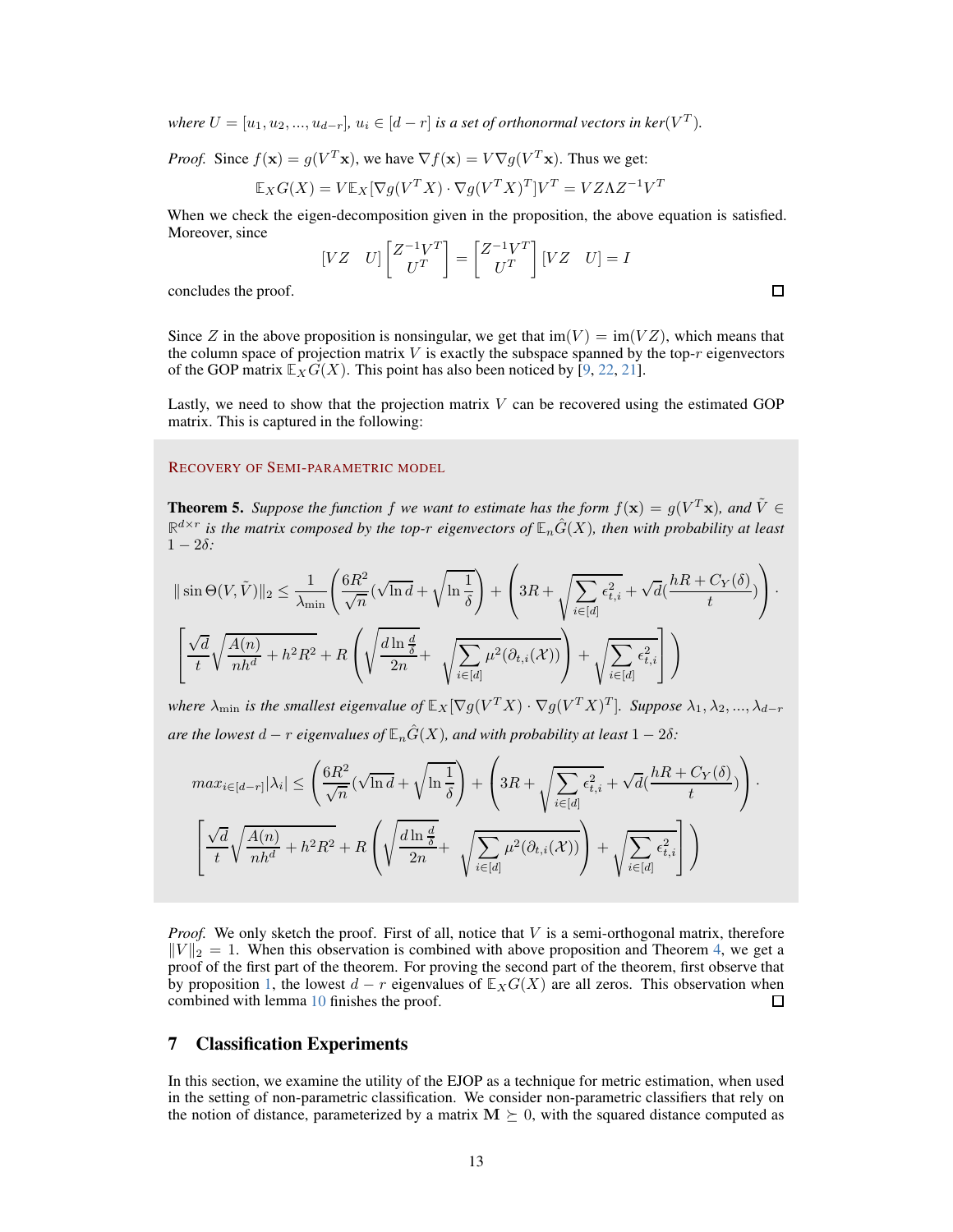| Method     | Error $%$ |  |  |
|------------|-----------|--|--|
| Euclidean  | 4.93      |  |  |
| ReliefF    | 4.11      |  |  |
| EJOP (kNN) | 2.08      |  |  |
| EJOP(hNN)  | 2.17      |  |  |
|            |           |  |  |

<span id="page-13-0"></span>Table 1: Error rates on MNIST using EJOP as the underlying metric

 $(\mathbf{x} - \mathbf{x}')^T \mathbf{M} (\mathbf{x} - \mathbf{x}')$ . In the experiments reported in this section, we consider three different choices for M: The first is  $M = I$ , which corresponds to the Euclidean distance. Second we consider the case when  $M = D$ , where  $D$  is a diagonal matrix, the notion of distance in this case corresponds to a scaled Euclidean distance. In particular, in the absence of a gradients weights [6], [\[7\]](#page-14-0) like approach for the multiclass case, we instead obtain weights by using the ReliefF procedure [\[5\]](#page-14-5), which estimates weights for the multiclass case by a series of one versus all binary classifications. We use this as a baseline. Finally, we consider  $\mathbf{M} = \mathbb{E}_n G_n(X)$ , where  $\mathbb{E}_n G_n(X)$  is the estimated EJOP matrix. In particular, letting  $VDV^{\top}$  denote the spectral decomposition of M, we use it to transform the input x as  $D^{1/2}V^{\top}$ x for the distance computation. Next, for a fixed choice of M, we can define nearest neighbors of a query point x in various ways. We consider the following two cases: First,  $k$  nearest neighbors (denoted henceforth as  $kNN$ ) for fixed  $k$  and second, neighbors that have distance  $\leq h$  for fixed h from the query. We denote this as hNN. This corresponds to nonparametric classification using a boxcar kernel.

#### 7.1 A First Experiment on MNIST

We first consider the MNIST dataset to test the quality of the EJOP metric. We set aside 10,000 points as a validation set, which is used to obtain the ReliefF weights, as well as for tuning the parameter  $t_i$  for  $i = 1, \ldots, 784$  in the EJOP estimation, as well as for tuning the parameter h. For the kNN case, we fix  $k = 7$ . While the  $t_i$  can be tuned separately for each class, we observed that it doesn't afford significant advantages over using a single  $t$ . Note that no preprocessing is applied on the images, and the metric estimation, as well as classification is done using the raw images. The results on the test set are illustrated in table [1.](#page-13-0) While MNIST is is a considerably easy task, the improvement given by the use of the EJOP as the distance metric over the plain Euclidean distance is substantial.

#### 7.2 Classification Experiments

Next, we consider the datasets considered in [\[16\]](#page-15-7) and [\[4\]](#page-14-6). First we report experiments using plain Euclidean distance,  $h$ -NN and  $k$ -NN when the EJOP is used as the metric. The train/test splits are reported in the table. We split 20 % of the training portion to tune for  $h, k$  and  $t_i$ , the results reported are over 10 random runs.

| Dataset     | d   | N     | train/test | Euclidean       | h-NN            | $k$ -NN        |
|-------------|-----|-------|------------|-----------------|-----------------|----------------|
| Isolet      | 172 | 7797  | 4000/2000  | $14.17 + 0.7$   | $10.14 \pm 0.9$ | $8.67 \pm 0.6$ |
| <b>USPS</b> | 256 | 9298  | 4000/2000  | $7.87 \pm 0.2$  | $7.14 \pm 0.3$  | $6.67 \pm 0.4$ |
| Letters     | 16  | 20000 | 4000/2000  | $7.65 \pm 0.3$  | $5.12 \pm 0.7$  | $4.37 \pm 0.4$ |
| <b>DSLR</b> | 800 | 157   | 100/50     | $84.85 \pm 4.8$ | $41.13 + 2.1$   | $35.01 + 1.4$  |
| Amazon      | 800 | 958   | 450/450    | $66.17 + 2.8$   | $41.07 + 2.3$   | $39.85 + 1.5$  |
| Webcam      | 800 | 295   | 145/145    | $61.43 +$       | $24.86 \pm 1.2$ | $23.71 + 2.1$  |
| Caltech     | 800 | 1123  | 550/500    | $85.41 + 3.5$   | $54.65 \pm 2.6$ | $52.86 + 3.1$  |

Table 2: Classification error rates on the datasets used in  $[4]$  using Euclidean distance,  $hNN$  and kNN while using the EJOP as the metric

Next, we report results obtained on the same folds using three popular metric learning methods. In particular, we consider Large Margin Nearest Neighbors (LMNN) [\[20\]](#page-15-8), Information Theoretic Metric Learning (ITML) [\[1\]](#page-14-7) and Metric Learning to Rank (MLR) [\[12\]](#page-15-9). Since these methods explicitly optimize for the metric over a space of possible metrics, the comparison is manifestly unfair, since in the case of the EJOP, there is only one metric, which is estimated from the training samples. The setup is the same as discussed above, with the following addition for the metric learning methods: We learn the metric for  $k = 5$ , and test is using whatever k that was returned while tuning for the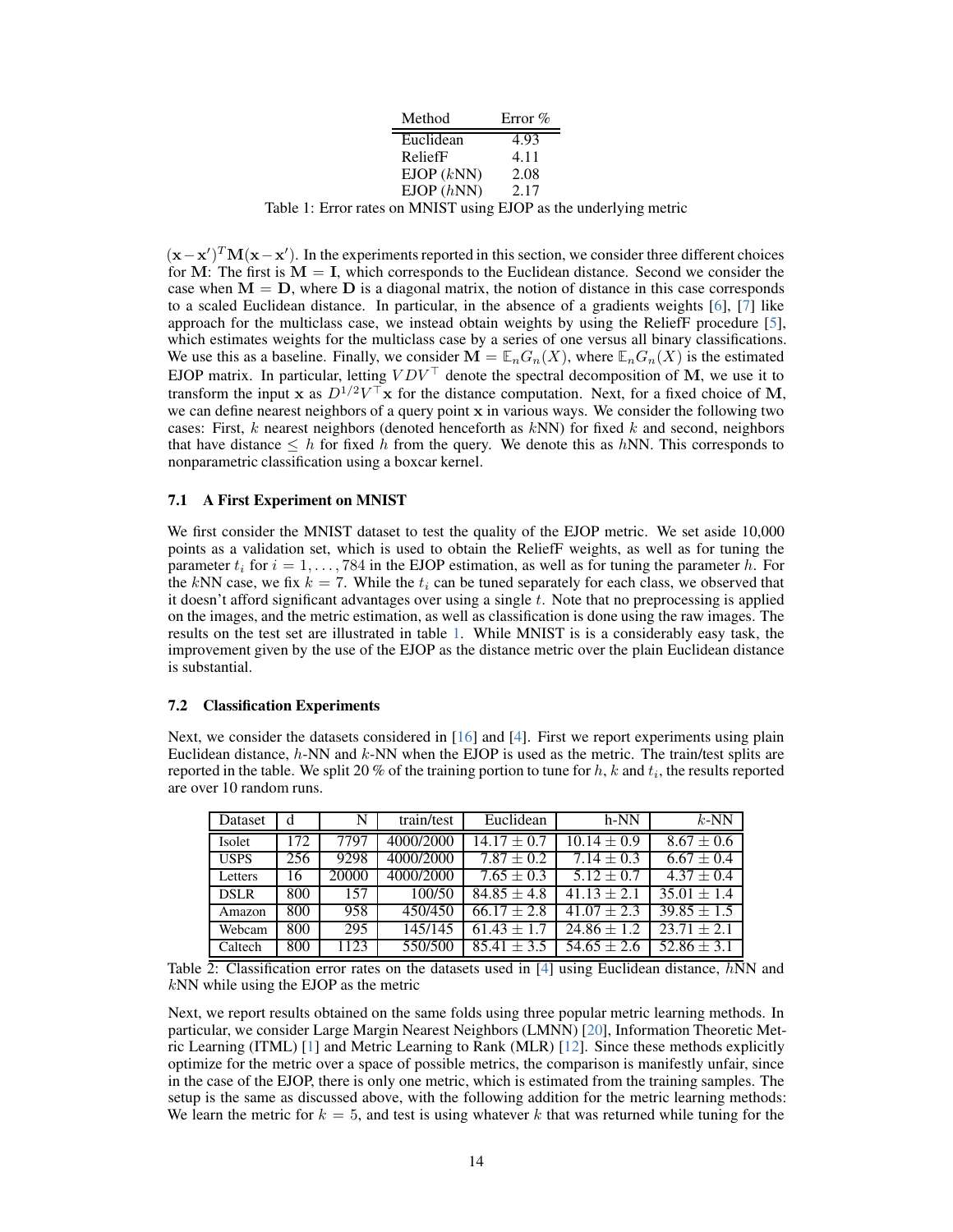EJOP. We observe that despite its simplicity, EJOP yields performance comparable to the metric learning methods, in some cases returning error rates comparable to those returned by MLR and ITML.

| Dataset     | h-NN            | $k$ -NN         | <b>ITML</b>            | <b>LMNN</b>            | <b>MLR</b>             |
|-------------|-----------------|-----------------|------------------------|------------------------|------------------------|
| Isolet      | $10.14 \pm 0.9$ | $8.67 \pm 0.6$  | $8.43 \pm 0.3$         | $5.3 \pm 0.4$          | $6.59 \pm 0.3$         |
| <b>USPS</b> | $7.14 \pm 0.3$  | $6.67 \pm 0.4$  | $6.57 \pm 0.2$         | $6.23 \pm 0.5$         | $6.76 \pm 0.3$         |
| Letters     | $5.12 \pm 0.7$  | $4.37 \pm 0.4$  | $5 \pm 0.7$            | $4.1 \pm 0.4$          | $17.81 + 5.1$          |
| <b>DSLR</b> | $41.13 + 2.1$   | $35.01 \pm 1.4$ | $\sqrt{21.65} \pm 3.1$ | $\sqrt{29.65} \pm 3.7$ | $41.54 + 2.3$          |
| Amazon      | $41.07 \pm 2.3$ | $39.85 \pm 1.5$ | $39.83 \pm 3.5$        | $33.08 \pm 4.2$        | $\sqrt{29.65} \pm 2.6$ |
| Webcam      | $24.86 \pm 1.2$ | $23.71 + 2$     | $15.31 + 4.3$          | $19.78 \pm 1.5$        | $27.54 \pm 3.9$        |
| Caltech     | $54.65 + 2.6$   | $52.86 + 3$     | $52.37 + 4.2$          | $52.15 + 3.2$          | $51.34 \pm 4.5$        |

Table 3: Classification error rates given by the EJOP, and three popular metric learning methods

Finally, table [4](#page-14-8) presents results comparing classification error rates obtained by using LMNN and MLR in the plain vanilla case and when the estimated EJOP is used as an initialization metric, showing that it improves performance. We also observed that the convergence of the two methods was also much faster when EJOP was used as an initialization, indicating that the EJOP serves as a good prior.

| Dataset     | <b>LMNN</b>           | LMNN (EJOP Init.)          | <b>MLR</b>      | MLR (EJOP init.)       |
|-------------|-----------------------|----------------------------|-----------------|------------------------|
| Isolet      | $5.3 \pm 0.4$         | $4.9 \pm 0.3$              | $6.59 \pm 0.3$  | $6.11 \pm 0.2$         |
| <b>USPS</b> | $\sqrt{6.23} \pm 0.5$ | $\overline{5.96} \pm 0.3$  | $6.76 \pm 0.3$  | $6.21 \pm 0.3$         |
| Letters     | $4.1 \pm 0.4$         | $4 \pm 0.3$                | $17.81 \pm 5.1$ | $15.17 \pm 4.6$        |
| <b>DSLR</b> | $29.65 \pm 3.7$       | $26.13 \pm 3.9$            | $41.54 \pm 2.3$ | $38.61 \pm 2.9$        |
| Amazon      | $33.08 \pm 4.2$       | $\overline{31.17} \pm 3.7$ | $29.65 \pm 2.6$ | $\sqrt{26.19 \pm 2.9}$ |
| Webcam      | $19.78 \pm 1.5$       | $19.5 \pm 1.7$             | $27.54 \pm 3.9$ | $\sqrt{24.11} \pm 3.5$ |
| Caltech     | $52.15 \pm 3.2$       | $50.35 \pm 3.4$            | $51.34 \pm 4.5$ | $50.1 \pm 3.7$         |

<span id="page-14-8"></span>Table 4: Classification error rate improvements when EJOP is used as an initialization

#### 8 Conclusion

In this article we adapted the expected gradient outerproduct to the multi-class setting. We studied its theoretical properties, proposed a simple estimator and showed that it affords improvements in non-parametric classification tasks.

### <span id="page-14-7"></span>References

- [1] Jason V Davis, Brian Kulis, Prateek Jain, Suvrit Sra, and Inderjit S Dhillon. Information-theoretic metric learning. In *Proceedings of the 24th international conference on Machine learning*, pages 209–216. ACM, 2007.
- <span id="page-14-2"></span>[2] Wolfgang Hardle, Peter Hall, Hidehiko Ichimura, et al. Optimal smoothing in single-index models. *The annals of Statistics*, 21(1):157–178, 1993.
- <span id="page-14-3"></span>[3] Sham Kakade. Lecture notes on multivariate analysis, dimensionality reduction, and spectral methods. *STAT 991, Spring*, 2010.
- <span id="page-14-6"></span>[4] Dor Kedem, Stephen Tyree, Kilian Weinberger, Fei Sha, and Gert Lanckriet. Non-linear metric learning. In *Advances in Neural Information Processing Systems 25*, pages 2582–2590, 2012.
- <span id="page-14-5"></span>[5] Kenji Kira and Larry M. Rendell. The feature selection problem: Traditional methods and a new algorithm. In *Proceedings of AAAI*, pages 129–134. AAAI, 1992.
- [6] Samory Kpotufe and Abdeslam Boularias. Gradient weights help nonparametric regressors. In *NIPS*, pages 2870–2878, 2012.
- <span id="page-14-0"></span>[7] Samory Kpotufe, Abdeslam Boularias, Thomas Schultz, and Kyoungok Kim. Gradient weights improve regression and classification. *Journal of Machine Learning Research*, 17:1–34, 2016.
- <span id="page-14-1"></span>[8] Ker-Chau Li. Sliced inverse regression for dimension reduction. *Journal of the American Statistical Association*, 86(414):316–327, 1991.
- <span id="page-14-4"></span>[9] Ker-Chau Li. Sliced inverse regression for dimension reduction. *Journal of the American Statistical Association*, 86(414):316–327, 1991.